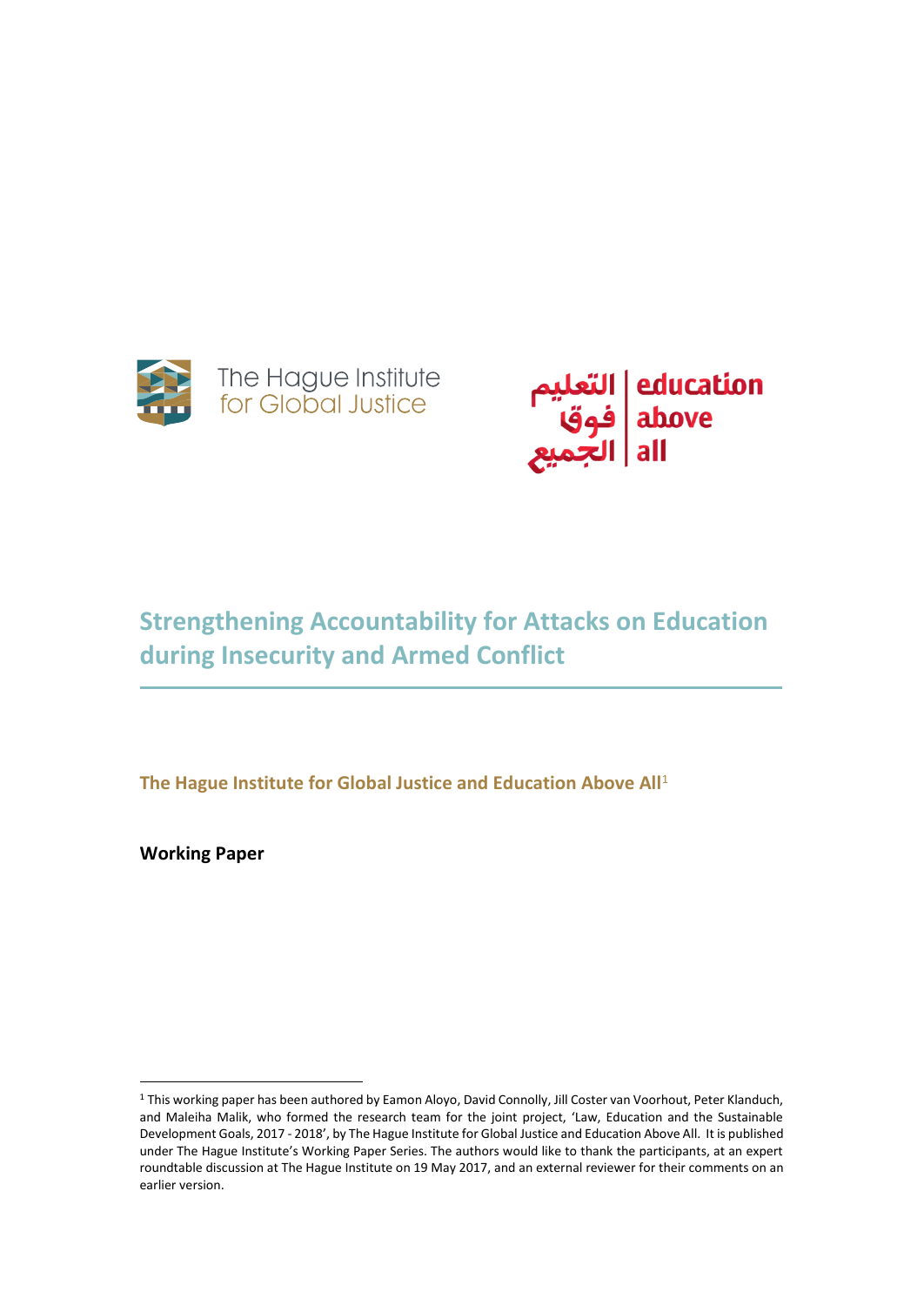## Introduction

The goal of the joint project of the Education Above All (EAA) Foundation and The Hague Institute for Global Justice, *Law, Education and the Sustainable Development Goals* (2017 – 2018), is to contribute through evidence-based advocacy to decreasing the incidence of attacks on students, teachers and schools, and to protect the right to education and education in times of insecurity and armed conflict.<sup>2</sup> This project seeks to ensure that all violations of rights of students, teachers and other school staff stop; that schools and related places that should be safe for civilians do not come under threat; and that those who perpetrate education-related violations of international law are held to account. $3$ 

As the first working paper of this project, the authors critically assess the gaps and challenges in relation to accountability for education-related violations. It begins by focusing directly on legal and other forms of accountability for these violations. The second section considers how protection of education in insecurity and armed conflict and accountability for education-related violations can be strengthened through some of the Sustainable Development Goals (SDGs). On this basis and as a potential solution for attacks on education and education-related violations during insecurity and armed conflict, the authors test and promote the application of **5 Ps** (**P**revention, **P**rotection, **P**rosecution, **P**ost-conflict recovery, and **P**artnerships) as an integrated cross-sectoral framework and approach (the 5Ps approach). Against this backdrop, the third section identifies some feasible institutional reforms within the United Nations Security Council (UNSC) that would plausibly help decrease the incidence of education-related violations. The final section of the working paper summarizes the main conclusions and next steps to strengthen accountability for education-related violations in insecurity and armed conflict.

<sup>&</sup>lt;sup>2</sup> As a point of clarification, the remainder of this paper refers to education-related violations, rather than crimes against education, because not all violations of the right to education might rise to the level of international crimes, as will be explained in more detail below. For example, those will only be international crimes if certain contextual elements are also present, e.g. a widespread or systematic attack (for crimes against humanity) and international and/or non-international armed conflict (for war crimes). Therefore, while a state can be held accountable, bearing state responsibility for education-related violations of international human rights and humanitarian law, this does not yet mean that any of the actors involved can be held criminally accountable for such violations. The reason for this is that those violations of international law might not amount to international crimes, which are strictly construed, as explained on the basis of the example of contextual elements. This does not mean that the act of attacking education cannot amount to being a national crime, of course, depending on the context. Then, perpetrators can be held criminally accountable at the national level, of course, but not at the international level. <sup>3</sup> The term "education" used in this paper refers to all levels of education (pre-school, primary, secondary, tertiary, and adult education), and covers access to education, standard and quality of education and conditions under which education is provided. Furthermore, the term includes: (i) the protection of education itself, (ii) the protection of students and education staff, (iii) the protection of educational facilities, and (iv) the remedies and reparations for education-related violations, which must be available and accessible to the victims. Thus, as laid down in K. Hausler, N. Urban and R. McCorquodale. *Protecting Education in Insecurity and Armed Conflict: An International Law Handbook*, London and Doha: British Institute of International and Comparative Law and Protecting Education in Insecurity and Conflict, 2012; "an attack on education" refers to any acts against education, students and education staff and educational facilities.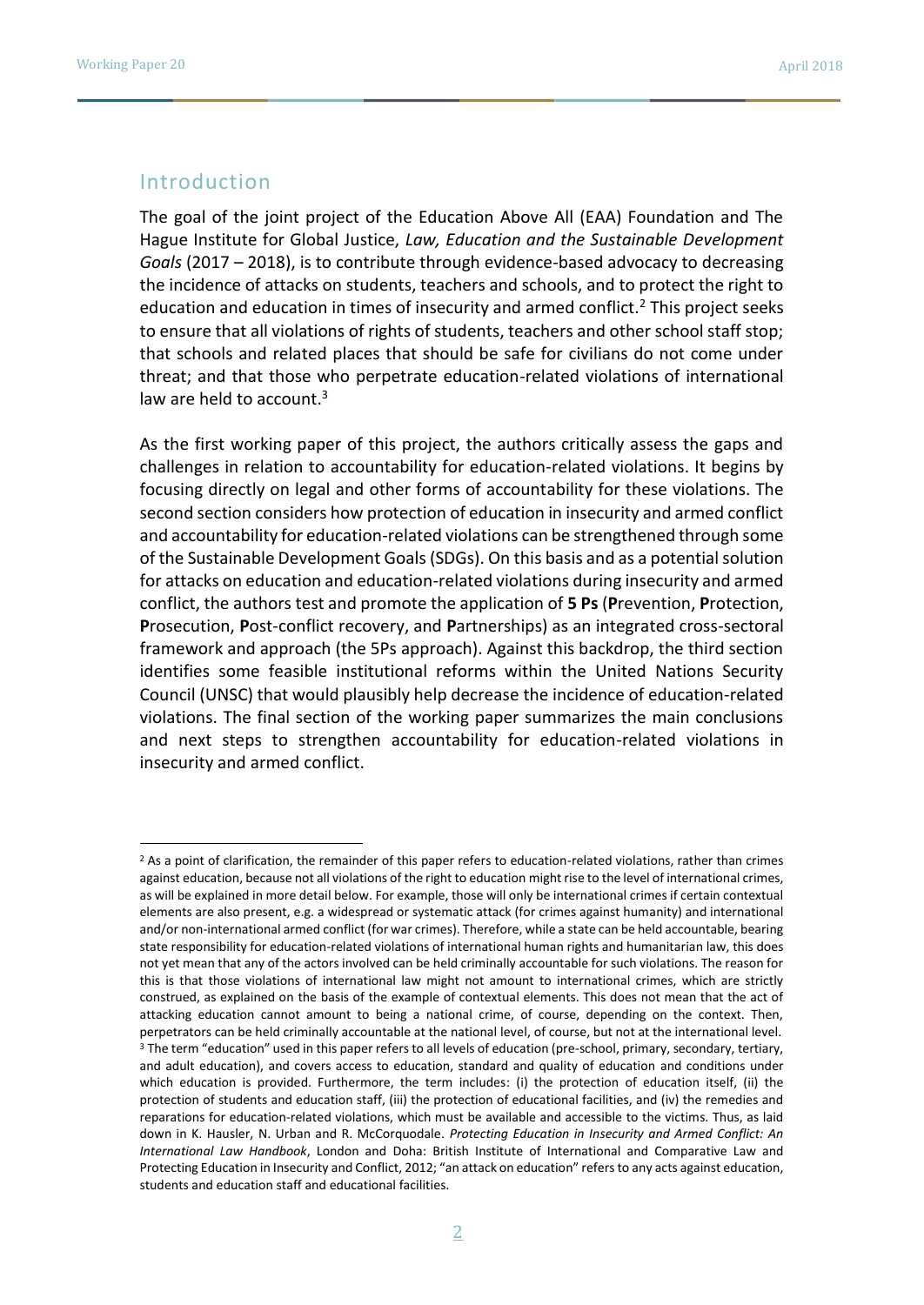The first impetus to require the 5Ps approach that seeks to enhance accountability for education-related violations is the right to education itself.<sup>4</sup> The right to education is a human right. Every person is entitled to having their right to education respected, promoted and remedied where violated. Also, the right to education is an enabling right.<sup>5</sup> Thanks to education about one's rights, individuals will be able to exercise these rights and have them protected. This is also one of the reasons why the authors call for enhanced accountability for education-related violations.

For obvious reasons, preventing attacks is ideal. By drawing on conflict and mass atrocity prevention knowledge, as well as rule of law expertise, the authors make recommendations for how to decrease the prevalence of education-related violations. Despite the international community's efforts, prevention is often impossible. We therefore turn to other mechanisms to address attacks on education. We focus on legal accountability but also include other forms of accountability measures. We seek to strengthen legal accountability through improved procedures that works toward establishing individual criminal accountability, but also enhances measures aimed at holding states and non-state actors to account, as well as on providing aid and reparations to victims. In this context, we pursue innovative means to achieve these goals given the far from perfect existing institutions. Post-conflict recovery is important in itself to help rebuild human and physical capital and ensure traumatized students are given the resources they need to recover and flourish. Considering the complexities of education-related violations and the multitude of actors involved, partnerships among numerous individuals and institutions will be essential to realize our goals. In the paper, we consider policy and institutional reforms consistent with these aims. Our recommendations are grounded in research.

Our thesis is that accountability can and should be improved for attacks on students, educational facilities, and education more broadly, and that, based on evidence from closely related fields, this should contribute to decreasing the incidence of such education-related violations. In other words, *actors should take concrete steps in order to decrease the incidence of attacks on students and schools and this can be achieved by increasing accountability for education-related violations*. The paper addresses targeted and indiscriminate attacks on schools and education outside of

<sup>4</sup> See for example: UN General Assembly. *Universal Declaration of Human Rights*. Resolution 217A, 10 December, New York: UN, 1948. United Nations Educational, Scientific and Cultural Organisation (UNESCO). *Convention Against Discrimination in Education*. Paris: UN, 14 December 1960. UN General Assembly. *International Covenant on Economic, Social and Cultural Rights*. Resolution 2200A (XXI), New York: UN, 16 December 1966. UN General Assembly. *International Covenant on Civil and Political Rights*. Resolution 2200A (XXI), New York: UN, 16 December 1966 (indirectly). UN General Assembly. Convention on Elimination of Discrimination of Women (CEDAW). New York: UN, 1979. UN General Assembly. *Convention on the Rights of the Child* (CRC). Resolution 44/25, New York: UN, 20 November 1989. UN General Assembly. *Convention on the Rights of Persons with Disabilities* (CRPD). New York: UN, 2006. UN General Assembly. *Convention against Torture and Other Cruel, Inhuman or Degrading Treatment or Punishment* (CAT)*.* Resolution 39/46, New York: UN, 10 December 1984.

<sup>5</sup> Hausler *et al*. *Protecting Education in Insecurity and Armed Conflict*. 2012. pp. 2, 129, 268. See also United Nations International Children's Fund (UNICEF). "A Human Rights-Based Approach to Education for All", 2007.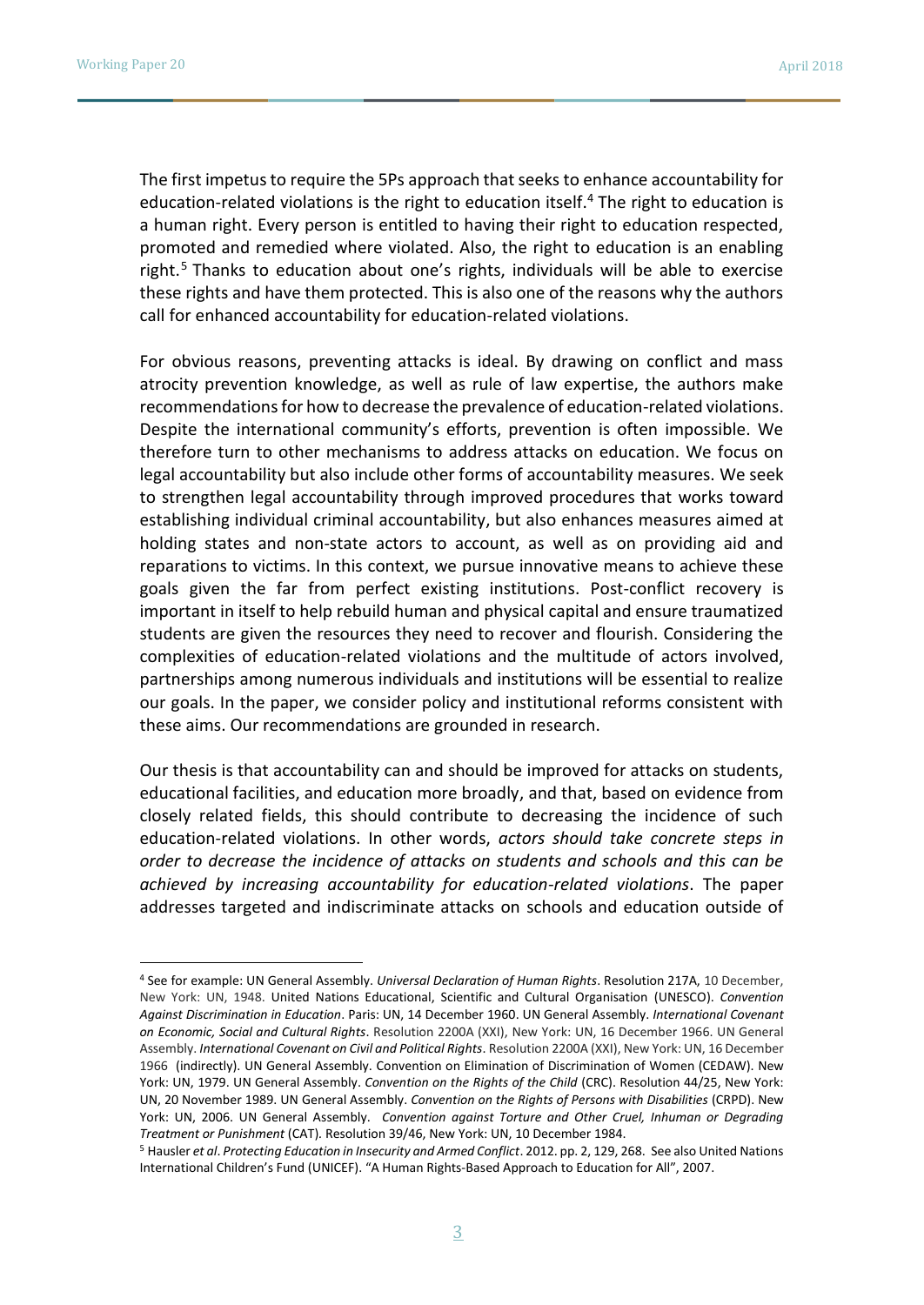schools as well as the right to education and other human rights of students and education staff.

In adding to this argument, the authors will propose to gather original data on situations where education might be used as a 'weapon of war' with specific reference to Syria and to use these data to call for enhanced accountability for education-related violations also in new accountability mechanisms. This potential path stems from recently started original research with the assistance of Syrian human rights defenders who have been collecting information on human rights violations. It needs to be determined whether this data points to a "weaponization" of education, as is currently alleged for the other public good of health care in Syria.<sup>6</sup> Accordingly, there may be comparable data on how students, educational staff and educational facilities have come under direct and repeated targeting.<sup>7</sup> To follow through on this argument, the paper will outline a similar method of triangulation, as for health care, as a basis to call for enhanced accountability measures for education-related violations. For this purpose, the paper will also address the importance of existing and new fora, for example, the Independent International Commission of Inquiry on the Syrian Arab Republic (CoI) and the unprecedented and new accountability mechanism  $-$  the International, Impartial and Independent Mechanism for Syria (IIIM).

# 1. Enhancing Accountability for Education-related Violations

In early May 2017, Boko Haram released more than eighty school children who were kidnapped three years ago by the militant group.<sup>8</sup> Already in November 2016, Geert Cappelaere, UNICEF MENA Regional Director, urged all parties to the Syrian conflict to "stop bombing schools, hospitals and other civilian infrastructure - actions which are against international law and may amount to war crimes".<sup>9</sup> Moreover, on an unknown date, a Syrian NGO Justice for Life Observatory, on the basis of interviews conducted with students, parents and teachers, exposed efforts of Daesh in Deir Ezzor to control the education system and recruit children.<sup>10</sup> These three examples, which are quite different in nature, represent critical issues that this project will address when seeking to propose evidence-based solutions that ultimately achieve a decrease of education-related violations during insecurity and armed conflict through enhanced accountability for these violations. This section will address, in particular,

<sup>6</sup> *The Lancet*. "Syria Suffers as the World Watches", Editorial, Vol. 389, no. 10074, 14 March 2017. p.1075.

<sup>7</sup> See the Global Coalition to Protect Education from Attack (GCPEA). *Education under Attack*, 2014 as a valuable source of data on attacks on education. The GCPEA's 2018 Education Under Attack report is scheduled to be launched in May 2018. Relevant data also comes from UNICEF. "[Stop Bombing Schools and Hospitals, says UNICEF](https://www.unicef.org/media/media_93337.html)", 21 November 2016; UNICEF. ['Hitting Rock Bottom, how 2016 became the Worst Year for Syria's C](https://www.unicef.org/media/media_95077.html)hildren', March 2017; Independent International Commission of Inquiry on the Syrian Arab Republic. *Report of the Independent International Commission of Inquiry on the Syrian Arab Republic "Special inquiry into the events in Aleppo"*, A/HRC/34/CRP. 2 February 2017.

<sup>8</sup> *New York Times*. "Years After Boko Haram Kidnapping, Dozens of Girls Are Freed, Nigeria", 6 May 2017; *The Guardian*, "Boko Haram Releases Dozens of Chibok Schoolgirls, say Nigerian Officials", 6 May 2017. <sup>9</sup> UNICEF. "Stop bombing schools and hospitals". 2016.

<sup>10</sup> Justice of Life Observatory in Deir Ezzor. "How do Civilians Teach their Children in ISIS-held Deir EzZor?" 20 July 2016.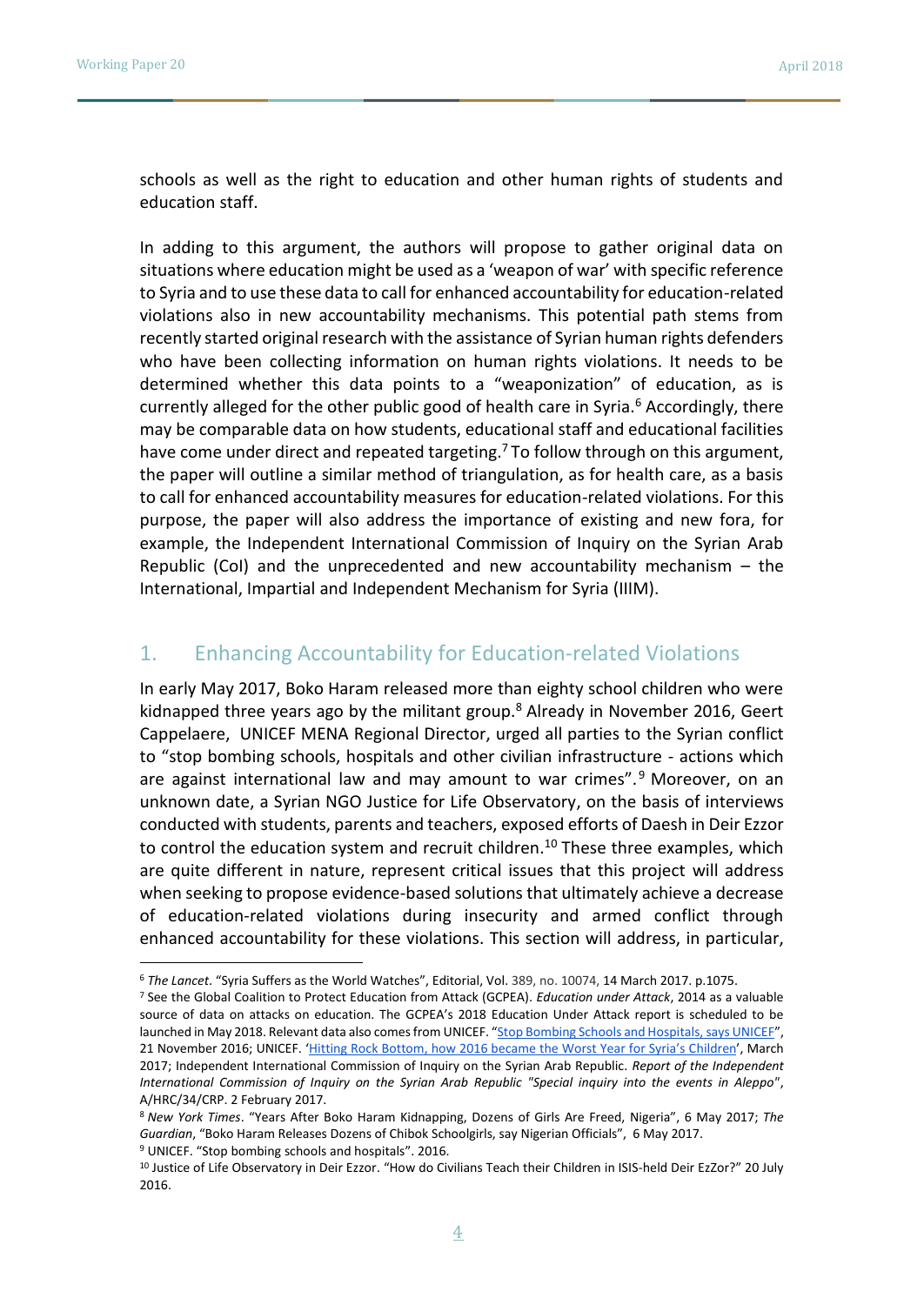accountability through individual criminal responsibility but includes other forms of accountability, which are non-legal in nature.

The aforementioned examples are all relevant because they indicate the multi-faceted nature of the problem addressed. Education-related violations can be direct and the targeting of schools or related buildings can be intentional and thus amount to a war crime. They can also manifest when other places are targeted and the school is in the vicinity. Such instance will most likely not be a war crime. Education-related violations may also concern access to or the quality of education itself. The question is whether those types of violations may rise to the level of international crimes. For example, those might be instances of incitement to genocide or persecution. There might also be other forms of education-related violations that never move to the level of international crimes and for which legal avenues will be less effective. For such instances, other forms of accountability, which are addressed below, will be more effective. Consequently, it is important to explore what education-related violations are and how we can pursue enhanced accountability through measures that attribute individual criminal responsibility for these violations.

Moreover, continuing on the aforementioned example of education-related violations in Syria, preliminary research findings indicate that there might be evidence of a warcrime strategy to 'weaponize' health care on an unprecedented scale.<sup>11</sup> This working paper refers to this example because health care is a public good that is comparable to education in many ways. While there is now evidence, albeit limited, that all parties to the conflict in Syria are engaged in a war-crime strategy of using people's need for health care as a weapon against them by violently depriving them of it and that this information is used as a foundation to call for accountability, possibly educationrelated violations are still largely overlooked.<sup>12</sup> This lack of attention for students, including the vulnerable group of children and minorities, for example, and the shortterm and long-term consequences on societies whose students are not being educated, also contributes to an absence of denunciation and especially to bringing perpetrators to justice. <sup>13</sup> This aspect of education-related violations will also be considered in this working paper because of its importance for the entire project.

<sup>11</sup> Fouad, Fouad M et al. "Health Workers and the Weaponisation of Health Care in Syria: A Preliminary Inquiry for *The Lancet*–American University of Beirut Commission on Syria", *The Lancet* 390. issue 10111, March 2017.  $2516 - 2526$ .

 $12$  To follow through on this conclusion, when this project can ensure similar research findings on education under attack on the basis of a similar method of triangulation, as was used for health care, it will be used as a basis to call for enhanced accountability measures for education under attack, e.g. through the Independent International Commission of Inquiry on the Syrian Arab Republic (established in 2011) and the IIIM to Assist in the Investigation and Prosecution of Those Responsible for the Most Serious Crimes under International Law Committed in the Syrian Arab Republic since March 2011 (established through the adoption by the UN General Assembly. "Resolution 71/248". 19 December 2016).

<sup>&</sup>lt;sup>13</sup> In its 2016 report on education for Syrian refugees in Lebanon, Human Rights Watch stressed that more than 250,000 children are out of school: less than 3 percent of the 82,744 registered Syrian refugees aged 15-18 as of August 2015 enrolled in public secondary schools during the 2015-2016 school year. Human Rights Watch. "Growing Up Without an Education Barriers to Education for Syrian Refugee Children in Lebanon", 19 July 2016. In September 2016, United Nations High Commissioner for Refugees (UNHCR) issued a report indicating that "more than half – 3.7 million – of the 6 million school-age children under its mandate have no school to go to." UNHCR.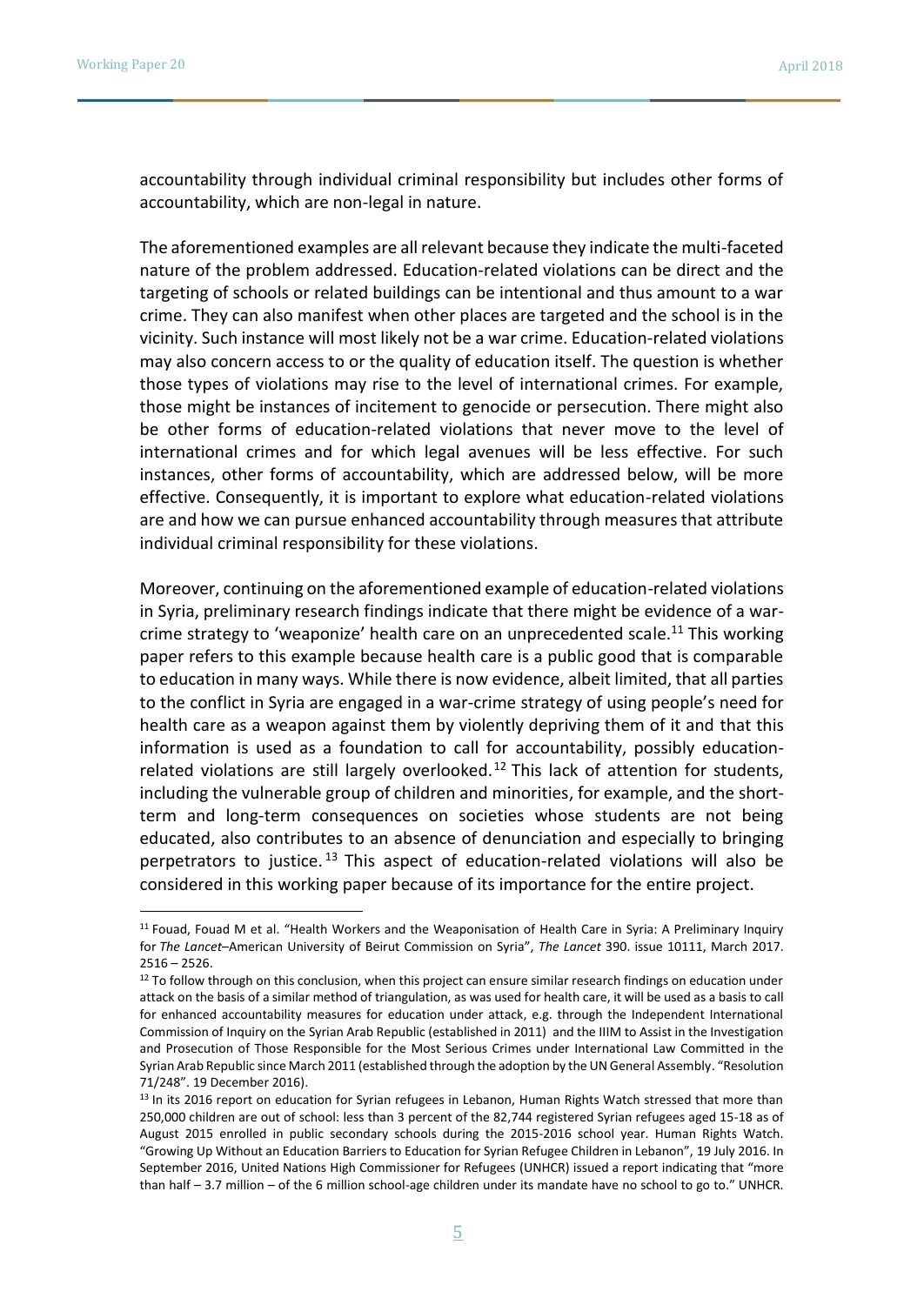As mentioned, the lack of emphasis on accountability is not just prevalent for education-related violations in the form of using violence to restrict access to and delivery of (quality) education to children and adults, to attack educational staff, and to attack educational facilities such as schools and related premises. It is also present for other manifestations of education-related violations. It is on this basis that we shall propose measures to strengthen accountability and policy imperatives to prevent, prosecute, protect victims of, ensure post-conflict recovery in case of and to ensure better equipped partnerships which are concerned with education-related violations.

While cognizant of the fact that accountability is only one solution for the complex problem and given the inadequate nature of international criminal justice, where education-related violations rise to the level of international crimes, prosecutions can serve multiple objectives that are relevant for achieving (enhanced) accountability for education-related violations.<sup>14</sup> These suggestions are put forward with the realization that because of the complex nature of education-related violations, a relevant approach needs to combine several disciplines and will require more than prosecution of perpetrators of education-related violations. Also, such an approach will only work if it encourages all relevant actors to take concrete steps in their own ways in order to decrease the incidence of attacks on students and education-related violations. Accountability mechanisms, especially those that promote individual responsibility for education-related violations that rise to the level of international crimes, thus contribute to but are never sufficient for (enhanced) accountability of educationrelated violations.

This section focuses on prosecutions as one of five components. It considers legal accountability, and specifically international criminal responsibility, as a measure of last resort only.

#### **1.1. Prosecutions**

 $\overline{a}$ 

Accountability is an important rule of law principle that refers to notions of legal responsibility of states, individuals and, though mostly under soft law, non-state actors. The emphasis on legal accountability in this working paper leads to a focus on international criminal responsibility in so far as the international criminal courts and

<sup>&</sup>quot;Missing Out Refugee Education In Crisis", September 2016. In 2017, the International Rescue Committee published the report entitled "Impact of war on Syrian children's learning" in which it highlights that around 1.75 million children do not go to school. International Rescue Committee. "Impact of War on Syrian Children's Learning", March 2017[.](https://www.rescue.org/sites/default/files/document/1434/educationreportlearninglevelssyrianchildrenfinal.pdf)

<sup>14</sup> Cryer, Friman and Robinson (2016) have identified five main aims of international criminal justice: (i) retribution (punishment for wrongdoing), (ii) deterrence (prevention of future wrongdoings in general), (iii) incapacitation, (prevention of future wrongdoing by detaining the offender concerned), (iv) rehabilitation (reformation of offender concerned), (v) denunciation/education (communication to offender concerned and the general public about the condemnation of a specific wrongdoing). Cryer et al, *An Introduction to International Criminal Law and Procedure*, Cambridge: Cambridge University Press. 2016.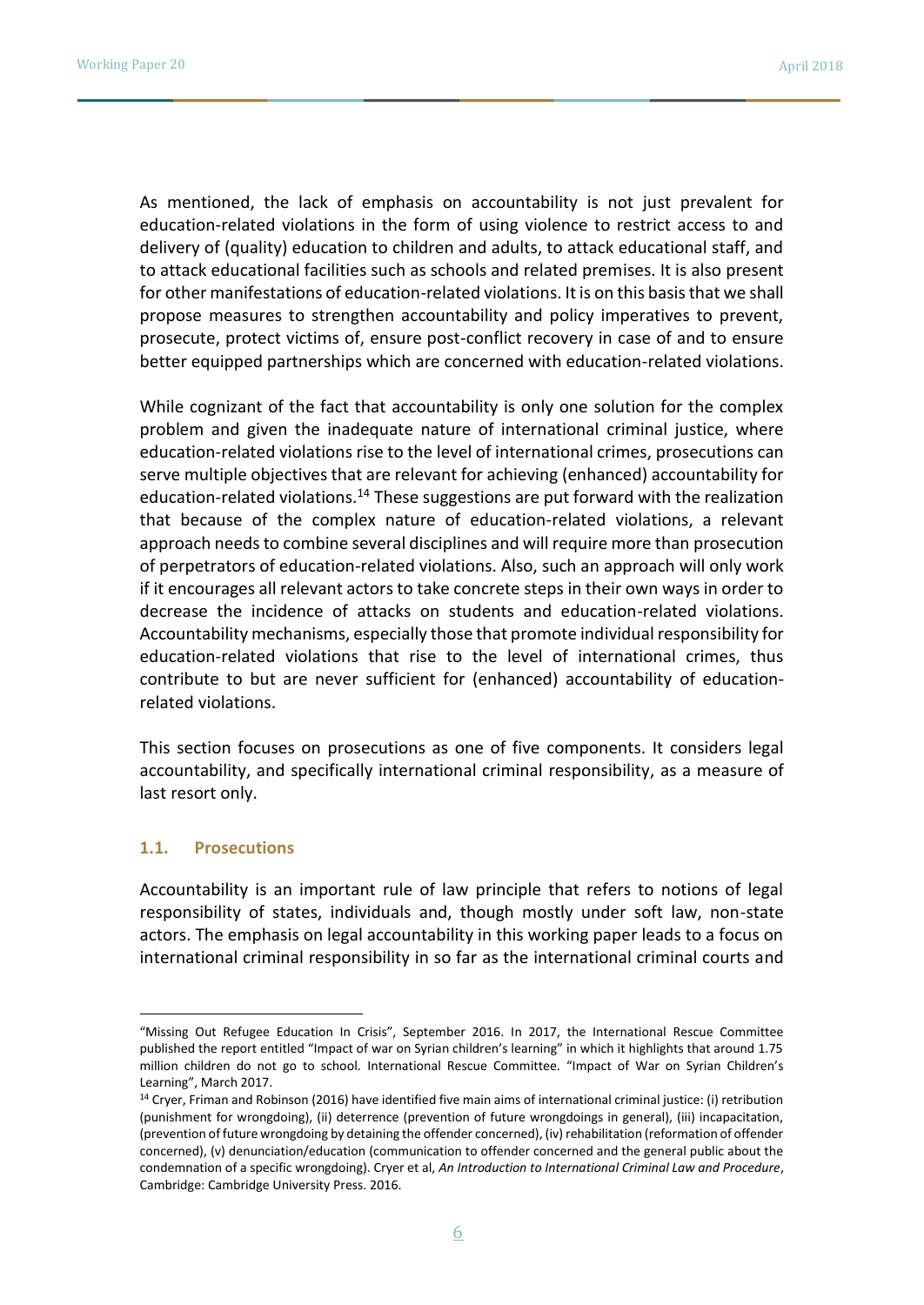tribunals are concerned. Before the International Criminal Court (ICC), the issue of education-related violations has been relevant for the case of *Lubanga Dyilo.*<sup>15</sup>

*Defining education under attack*. As we see it now, education-related violations are multi-dimensional and can include practices such as attacking children or adults in or on their way to school, attacking education facilities, targeting educational and support staff, obliterating good quality education, and using educational methods to incite crimes. While examples from Syria occur in the context of armed conflict, we certainly do not overlook situations of peace time or hybrid situations such as the Boko Haram example might point to. Although education-related violations seem to be manifested most notably in the targeting of students, education staff and schools and other facilities, we will also not neglect indiscriminate, non-targeted educationrelated violations of international law. For good reason, criminal law at both the national and international levels is mostly seen as the *ultimum remedium*, which as a system of complementarity also translates into the requirement of the ICC only to hold individuals to account when the nation state is unwilling or unable to do so.

*The circular, thus non-linear, nature of the approach***.** While we refer to prosecution, we do not only mean procedures that are designed to hold individuals criminally responsible for objectives of punishment and deterrence, for example, but also measures that are taken to hold perpetrating states or non-state actors to account. Moreover, we see all 5Ps as intricately linked and mutually reinforcing. Where the prevention of education-related violations fails, prosecution might be the only solution. Also, often the greatest preventive actions to education-related violations can be designed best on the basis of actual knowledge gained during prosecutions. There is some preliminary evidence to suggest that international criminal prosecutions, more specifically the ICC, can have a deterrent effect and thus prevent violations of international law and can have some positive impact on the respect of human rights under certain circumstances. Further, where prosecution is pursued, it should seek to ensure protection of the victims, for example, by ensuring reparations in the form of repairing individual or collective harm by way of education schemes or restoring educational facilities and seeking to prevent recurrence on the basis of facts established during prosecutions. Prosecution can be an essential precondition for post-conflict recovery as there often is no peace without justice. This also means that good quality education is essential for post-conflict recovery and can benefit from the historic truth as sometimes recorded through prosecutions. Last, considering the complexities of education-related violations facing the world today and the multitude of actors involved, none of these efforts will actually be effective if not taking place through partnerships.

*Concluding on the importance of accountability for education-related violations.* Accountability is an important rule of law principle that refers to notions of legal

<sup>15</sup> ICC. *Situation in the Democratic Republic of the Congo, in the case of the Prosecutor v. Thomas Lubanga Dyilo* , ICC-01/04-01/06, 14 March 2012.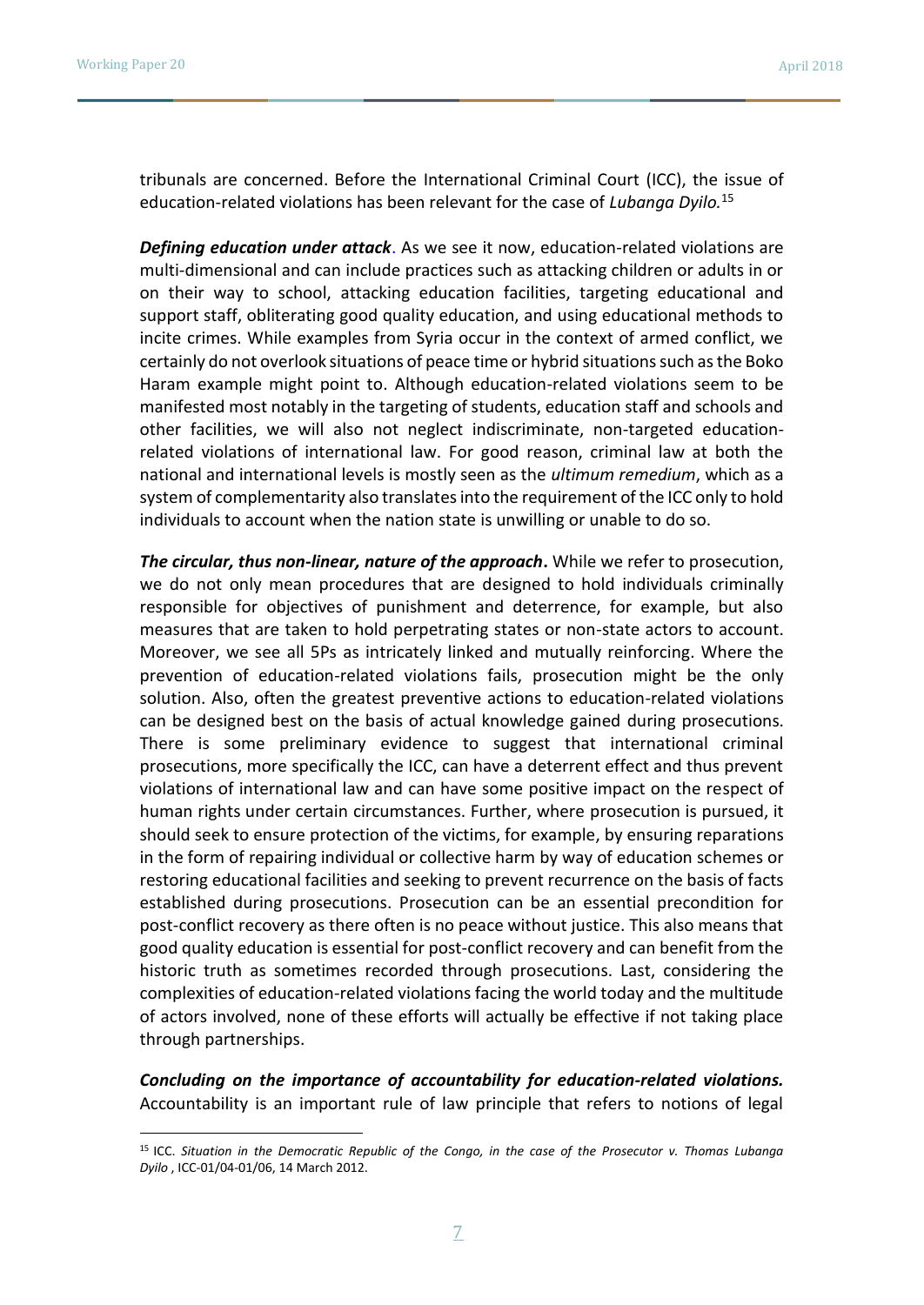responsibility of states, individuals and, though mostly under soft law, non-state actors. But accountability also encompasses many other forms outside of the legal realm such as political, economic and social accountability in the form of economic sanctions, arms embargoes, and naming and shaming campaigns. In the remainder of this section, we focus on legal accountability. We will assess the effectiveness of various legal mechanisms and other accountability policies. Finally, we will also indicate their inherent limitations and propose solutions to overcome them.

This outline assumes that the applicable legal regimes for accountability for attacks on education that this paper include are International Human Rights Law (IHRL), International Humanitarian Law (IHL) and International Criminal Law (ICL). These regimes, while different, are interrelated and overlap. The right to education is one of the rights that states as primary holders of human rights obligations have to respect, protect and remedy where violations occur. IHRL seeks to protect human rights of individuals against their government or other (non-state) actors. States need to respect, protect and fulfil human rights provided for in treaties that they have ratified. States ought to ensure that no measure prevents or limits the exercise of human rights by individuals. This also concerns the right to education and those rights that are necessary to realize this right such as the protection of family and the right to an adequate standard of living. State responsibility is threefold: refrain from limiting the exercise by individuals of their right to education; to protect individuals by preventing third parties from violating the right to education; and implement appropriate measures to ensure the full realization of the right to education.<sup>16</sup>

Where attacks on education take place in the context of armed conflict, IHL is the regime that regulates the means and methods of war and aims to "limit the effects of armed conflict" as well as to protect individuals who do not take part in hostilities.<sup>17</sup> It obliges states to ensure that "authorities and persons under their control (including armed forces) comply with IHL".<sup>18</sup> Of particular relevance is the principle of distinction which prohibits a direct attack on civilians or civilian objects such as schools or hospitals. Where attacks on education amount to international crimes, ICL is the set of rules governing individual criminal responsibility for certain international crimes, including genocide, war crimes, crimes against humanity and, though still to be defined in more detail, the crime of aggression.

The protection of education is not explicitly provided for in legal instruments of ICL. Article 8 (2) of the Rome Statute indicates that an attack against "buildings dedicated to [...] education" may amount to a war crime. Provided that all criteria are met, attacks on education may also potentially constitute crimes against humanity or incitement to genocide.<sup>19</sup> In an attempt to guide its staff in the efforts to address international crimes against or seriously affecting children, in November 2016, the

 $\overline{a}$ 

<sup>16</sup> Hausler *et al*. *Protecting Education in Insecurity and Armed Conflict*. 2012.

<sup>17</sup> International Committee of the Red Cross (ICRC). *Children in War*, July 2004.

<sup>18</sup> Hausler *et al*. *Protecting Education in Insecurity and Armed Conflict*. 2012.

<sup>19</sup> Hausler *et al*. *Protecting Education in Insecurity and Armed Conflict*. 2012.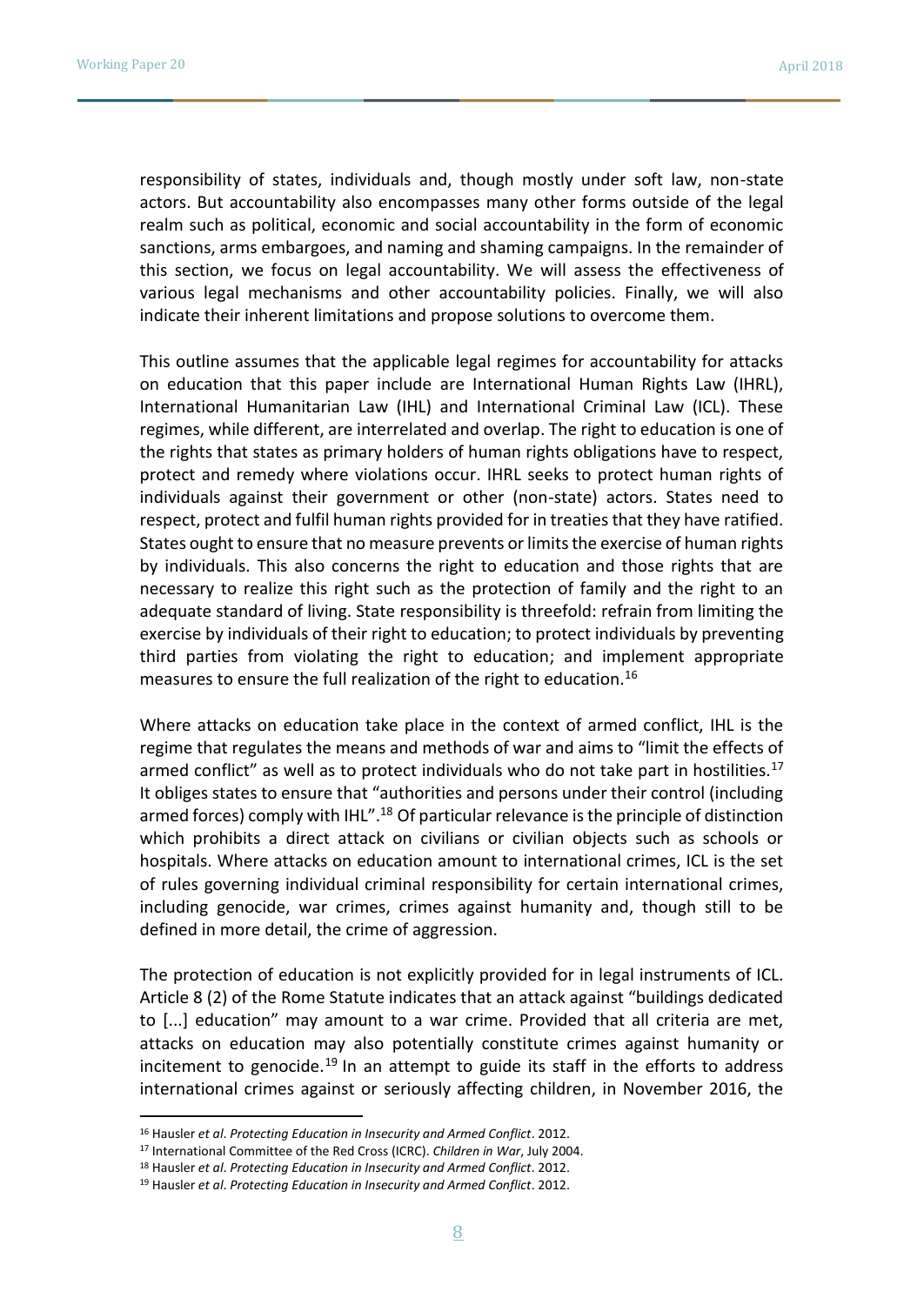Office of the Prosecutor (OTP) of the ICC launched its policy on children, with attention also paid to "attacks on buildings dedicated to education".<sup>20</sup> While ICL does not provide the same level of protection against violations related to education compared to IHRL and IHL, it could be used to enforce IHRL and IHL provisions addressing education.<sup>21</sup>

While there is some overlap between IHRL, IHL and ICL, there are many grey zones. Not all egregious human rights violations are criminalized. This is especially true for social, cultural and economic rights including the right to education. Similarly, as has been laid down in the *Protecting Education in Insecurity and Armed Conflict: An International Law Handbook* (2012), it is relevant to look into (i) the protection of education itself, including the human right to education; (ii) the protection of students and education staff; (iii) the protection of educational facilities; and (iv) the remedies and reparations for education-related violations, which must be available and accessible to the victims. The remainder of this working paper will take all these four issues into account while proposing measures for enhanced accountability for attacks on education.

### **1.2. Proposals for Enhancing Accountability through Individual Criminal Responsibility**

This paper proposes that the protective power of international criminal law for education-related violations can be promoted and further developed. As the first proposal, it would help if an international criminal court or tribunal selects and prioritizes a case that helps to set global norms regarding education-related violations that amount to an international crime. Doing so would assist courts at the national and regional levels to follow this precedent – above and beyond the standing law of "only" the war crime of targeting and/or destruction of 'educational property', preferably.

As a second proposal, the authors assert that an unprecedented mechanism such as the IIIM on international crimes committed in the Syrian Arab Republic may contribute to holding individual perpetrators of education-related violations to account, specifically in the context of Syria, and in addition to the work of the CoI. This would be relevant *per se*, but especially if empirical evidence can sustain a claim of "weaponization" of education as a public good other than health care.

As a third proposal, on the issue of education-related violations, and also the interlinked yet different applicable legal regimes of IHRL, IHL and ICL, it is proposed that human rights investigators would have to be informed as to how they can contribute to, or at least not hinder, criminal investigations. Such action can bridge what can be called the Geneva-The Hague divide on fact-finding and accountability

 $\overline{a}$ 

<sup>20</sup> ICC (OTP). *Policy on Children*, November 2016.

<sup>21</sup> Hausler *et al*. *Protecting Education in Insecurity and Armed Conflict*. 2012.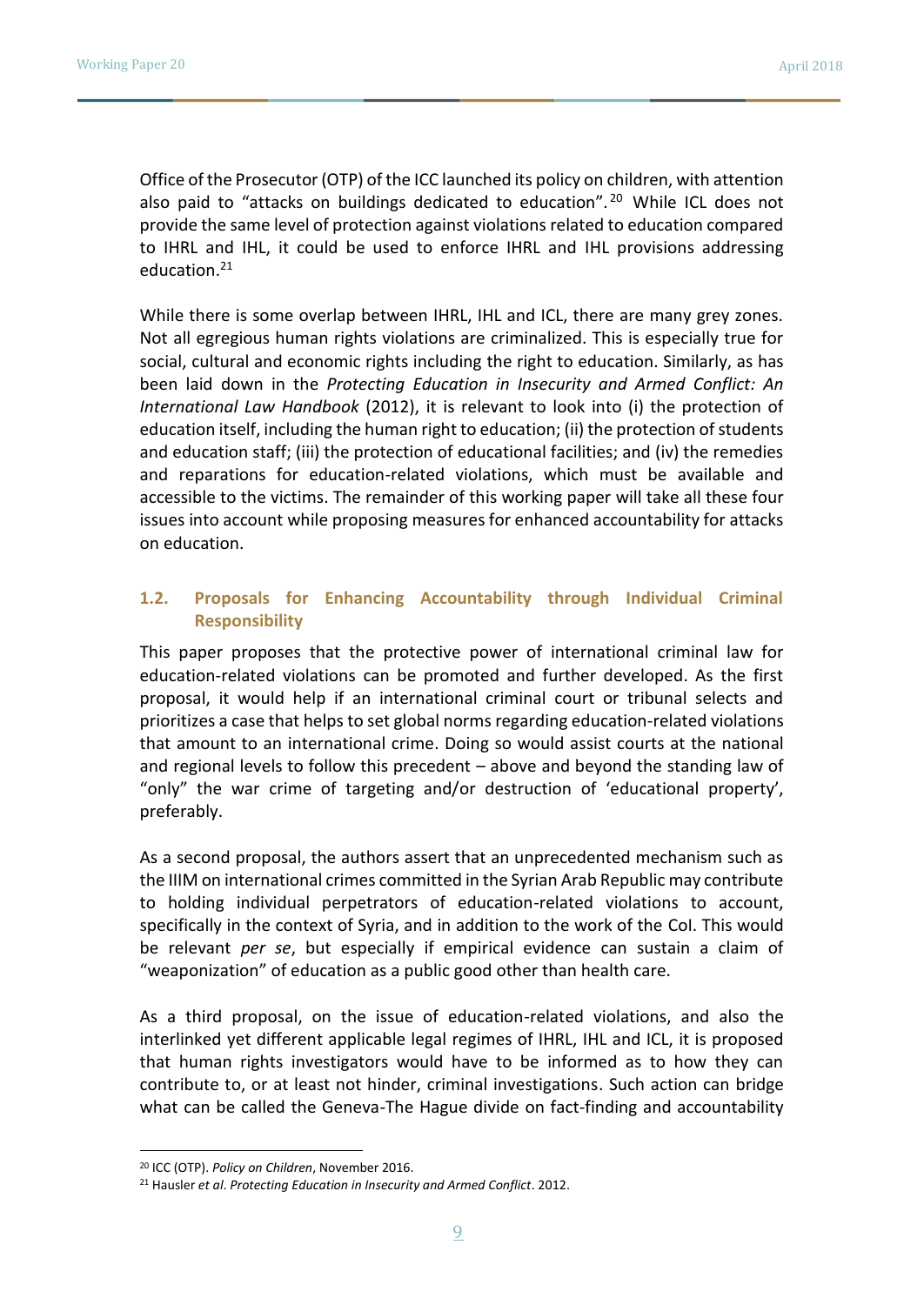(short for Geneva's commissions of inquiry and The Hague as a host to many international criminal courts and tribunals).<sup>22</sup> This suggestion applies not only to professional human rights investigators such as Commissions of Inquiry but also to lay persons such as individuals or investigative groups such as Bellingcat or Forensic Architecture. It could also apply to private fact-finding initiatives such as Syria Justice & Accountability Centre (SJAC) and the Commission for International Justice and Accountability (CIJA). Likewise, it is pertinent for nongovernmental organizations (NGOs) that collect information on education-related violations and businesses, who under the *UN Guiding Principles for Human Rights and Business* (2011), <sup>23</sup> have to conduct due diligence and thus can also engage in collecting information on education-related violations. This paper suggests that, for this purpose, it would also be good to develop and make use of new technologies such as the International Bar Association's app Eyewitnesses Atrocities.

#### **1.2.1. Background to Proposals**

For accountability in the form of prosecution, $24$  it is important for standing law to include targeting and/or destruction of 'educational property' as a war crime under the Rome Statute that established the ICC.<sup>25</sup> However, there appear to be at least three other examples that show how the full protective power of ICL has not yet been realized in relation to education-related violations. As a first example, the widespread and systemic, discriminatory denial of education to a group of people, with a particular political, racial, national, ethnic, cultural, religious or gender identity, may amount to the crime against humanity of persecution. In essence, this means that where discrimination against a particular group reaches widespread and systemic proportions, ICL may protect against this through its provisions against the crime of persecution. As a second example, the application of the crime of incitement of genocide to educational content needs to be considered. Third, it is questionable to what extent indiscriminate attacks on educational facilities can be prosecuted. Nonetheless, IHL core principles of necessity, proportionality and distinction may provide some general legal framework.

Timing is right to discuss these possibilities for further understanding with prosecutors and other relevant audience members of how ICL could become a better

<sup>&</sup>lt;sup>22</sup> For more information see R. Grace and J. Coster Van Voorhout. "From Isolation to Interoperability: The Interaction of Monitoring, Reporting, and Fact-finding Missions and International Criminal Courts and Tribunals", December 2014; and S. Rapp and J. Coster Van Voorhout. "Bridging The Hague – Geneva Divide: Recommendations to Maximize Benefit and Minimize Harm for Human Rights Inquiries and Criminal Investigations at the Same Scenes of Mass Violence" (13 January 2017), in the context of The Hague Institute project "Bridging the Geneva-The Hague Divide on Fact-Finding and Accountability", led by Ambassador S. Rapp, former US Ambassador-at-Large for global criminal justice and international prosecutor as well as non-resident Fellow at The Hague Institute and Dr. J. Coster van Voorhout.

<sup>23</sup> UN Office of the High Commissioner for Human Rights. *UN Guiding Principles for Human Rights and Business*, New York and Geneva: UN. 2012.

 $24$  This overview follows the yet mentioned structure of: (i) the protection of education itself, (ii) the protection of students and education staff, (iii) the protection of educational facilities, and (iv) the remedies and reparations for education-related violations, which must be available and accessible to the victims.

<sup>&</sup>lt;sup>25</sup> There is no international criminal law treaty that deals with the protection of education itself.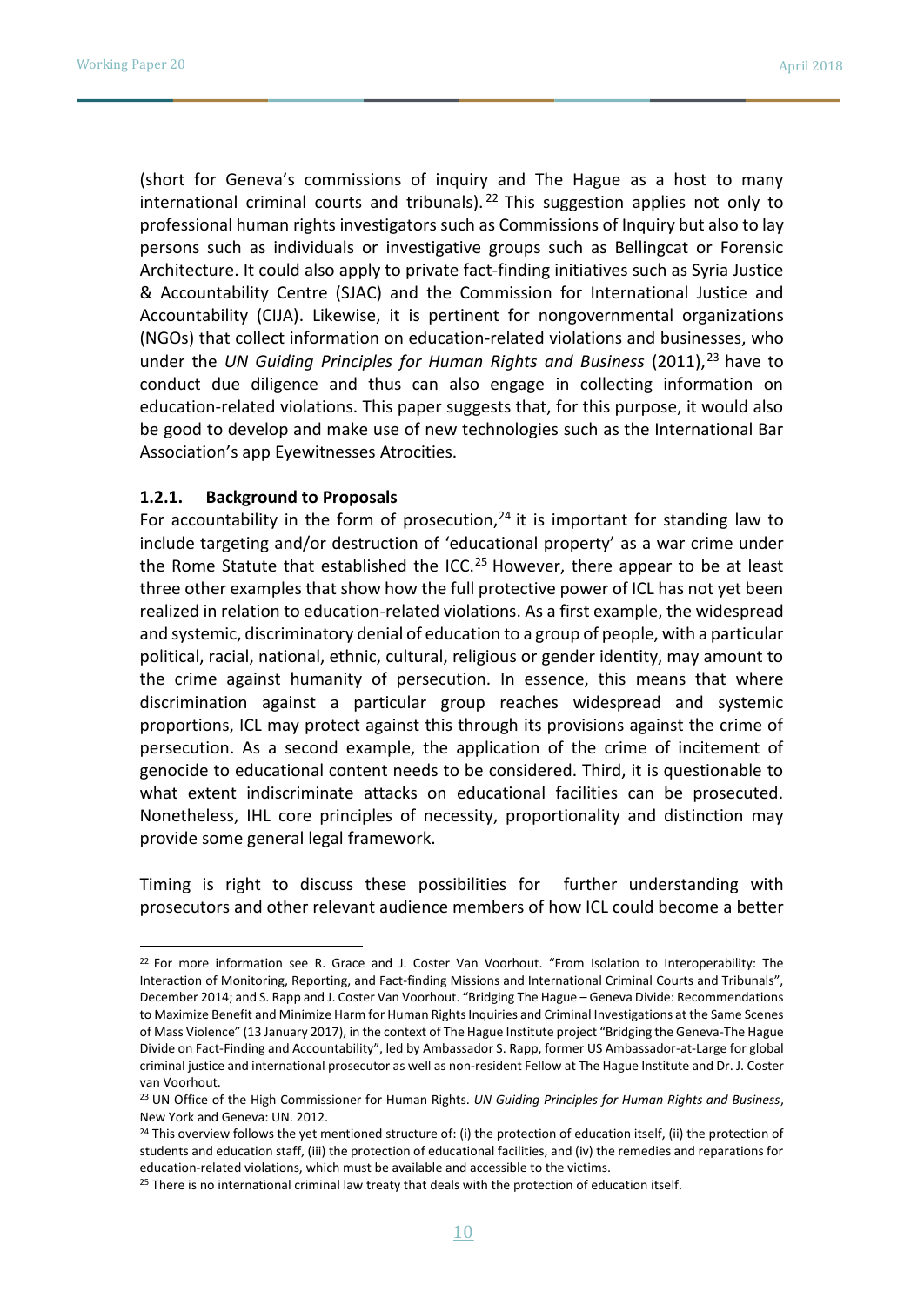protective power for education in insecurity and armed conflict, especially considering the recently launched Children's and Case Selection Policies of the OTP of the ICC.  $^{26}$  The children's policy refers to "[...] the importance of the effective investigation and prosecution of crimes against or affecting children, as well as the protection of children's rights and interests." Additionally, this policy mentions that these include "[…] enumerations both of crimes directed specifically against children, such as the war crimes of enlistment, conscription and use of children under the age of 15 years to participate actively in hostilities, and also of crimes that disproportionately affect children, such as the war crime of attacks on buildings dedicated to education and healthcare."<sup>27</sup>

There is scope under current ICL to incorporate the protection of education within current crimes through either persecution or incitement to genocide. This would also help to close gaps in legal regimes with respect to the issue of a specific lack of protection for education under ICL. ICL is, in this sense, different from IHRL and IHL because ICL provisions on the crime of persecution and the crime of incitement to genocide have the potential to be used to protect education. Further, the mechanisms of ICL, for example, the reparations mechanism of the ICC, can attempt to provide redress for education-related violations of ICL (protection). This is possible because, despite the lack of specific provisions, the provisions of ICL are not incompatible with IHL and IHRL. As will be discussed below, ICL can be an important mechanism to hold individuals accountable for many of the IHRL and IHL provisions that protect against education-related violations, including the protection of the lives of students and educational personnel and the protection of educational facilities.

There are several aspects of the regulatory framework that include enumerations both of crimes directed specifically against children, such as the war crimes of enlistment, conscription and use of children under the age of 15 years to participate actively in hostilities, and also of crimes that disproportionately affect children, such as the war crime of attacks on buildings dedicated to education and healthcare. However, as noted, this project is not limited to education-related violations against or affecting children alone but rather will also consider attacks on adult students and educational staff.<sup>28</sup> If an international criminal court or tribunal is to select and prioritize a case that also ensures a finding of a violation of education itself within an international setting , so far, the only mention found of it has been at the internationalized Extraordinary Chambers in the Courts of Cambodia (ECCC), where the Co-Investigating Judges, in their Closing Order in Case 002, found that workers at Trapeang Thma Dam were also denied schooling.<sup>29</sup> This is important because, in this

 $\overline{a}$ 

<sup>26</sup> ICC (OTP). "Policy Paper on Case Selection and Prioritisation". 15 September 2016.

<sup>27</sup> ICC. *Policy on Children*. 2016.

<sup>&</sup>lt;sup>28</sup> The Regulatory Framework mentioned in the OTP's policy on children refers to: (a) Conscription, enlistment and use of children under the age of fifteen years to participate actively in hostilities; (b) Forcible transfer of children and prevention of birth; (c) Trafficking of children as a form of enslavement; (d) Attacks against buildings dedicated to education and health care; (e) Torture and related crimes; (f) Persecution; and (g) Sexual and gender-based crimes. ICC. *Policy on Children*. 2016.

<sup>29</sup> See the ECCC. "Closing Order", para.345. 2007.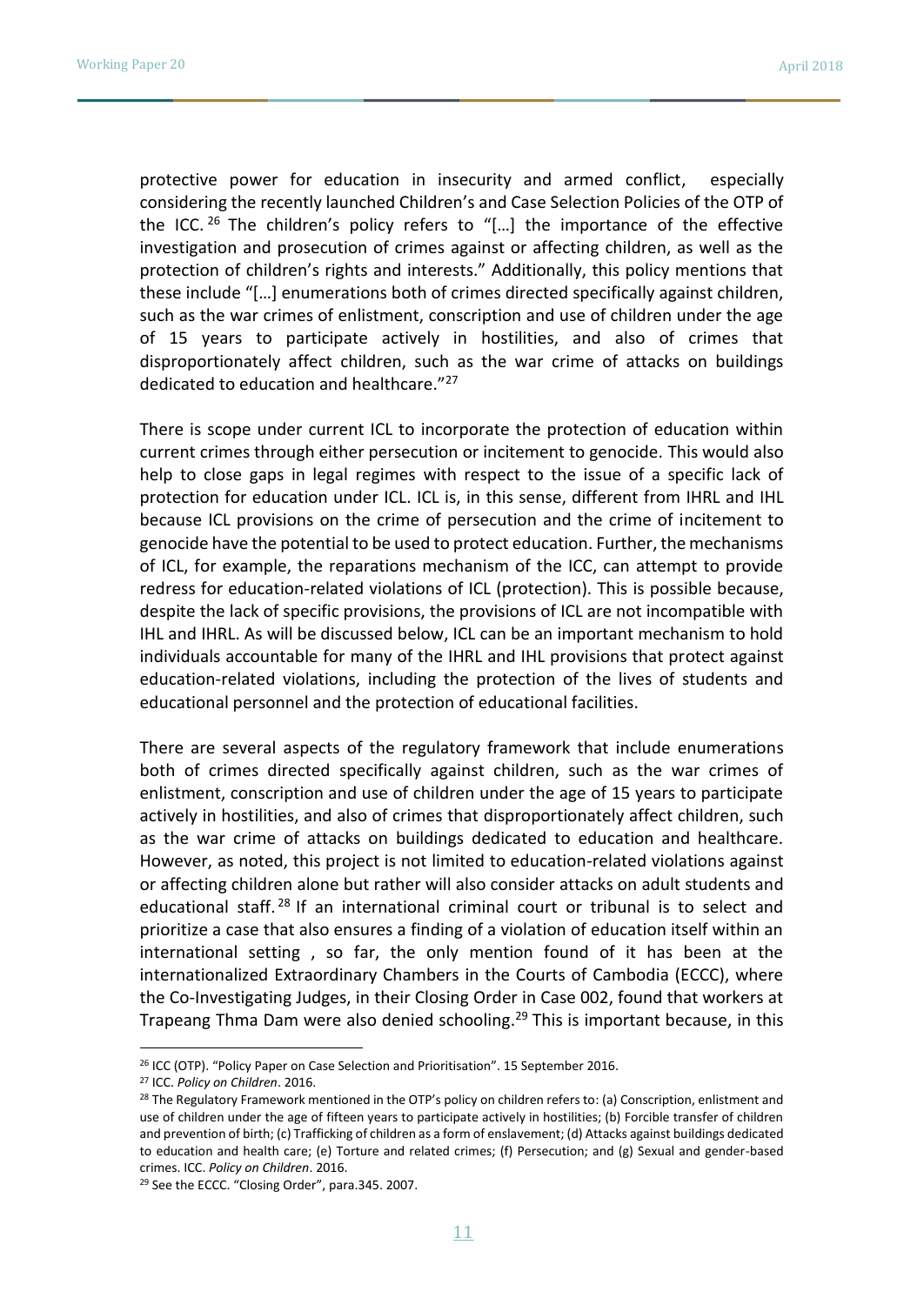case, the defendants were not charged with a crime in relation to an educationrelated violation of denial or restriction of access to education.

To conclude, so far, there are no ICL provisions or case law dealing with the protection of education itself. Further recognition of many violations of ICL, which impact on the protection of education, still need to be recognized as education-related violations in order to help promote at an international level the recognition of the effect of insecurity and armed conflict on education. In this regard, lessons can be learned from many other efforts that help to prevent education-related violations in insecurity and armed conflict. These efforts include: direct appeals to political actors; threats and implementations of sanctions; fact-finding missions; exposing and naming and shaming of (potential) perpetrators; and putting governments on notice of occurring violations so as to persuade them to take adequate measures to protect education in insecurity and armed conflict.

In addition to what has been mentioned in relation to the protection of education itself, it is important to look into the legal protection of students and education staff with an emphasis on holding those who failed to offer such protection to account. For prosecution, it is important that the legal protection of students and education staff under the three legal regimes of IHRL, IHL and ICL is strong and complementary. However, the effectiveness of these provisions can be improved through increased implementation and enforcement at the international, regional and national levels. Additionally, as noted above, the protection of students and educational staff could benefit from further clarification on how the relationship between the relevant provisions of IHRL, IHL and ICL ought to be considered by the mechanisms charged with enforcing each of them. Again, for international lawyers and particularly those involved in shaping ICL, the timing is right, considering the recently launched Children's and Case Selection Policies of the OTP of the ICC (see also below).

As a last remark on prosecution, it is also relevant that the interaction between IHRL, IHL and ICL in relation to the protection of educational facilities and therefore on holding those who failed to offer such protection individually accountable, is unclear. For the deliberate and direct destruction of private (and to some extent) communal property, including some educational facilities, in situations of armed conflict, there is a strong core of protection under each regime of IHRL, IHL and ICL as explained above. However, outside of this core position, few IHRL cases exist. It is not possible to say to what extent the provisions of IHRL, IHL and ICL might diverge in relation to, for example, incidental damage to a public educational facility for primary age students during an armed conflict. For prosecution, such ambiguity means that the exact obligations imposed on an individual in relation to this situation are difficult to ascertain and impossible to predict, similar to IHL and IHRL impositions on a state. This complicates holding individuals to account because there is little guidance for those making operational decisions during armed conflict as to the legality of their conduct. Where such potential gaps in protection exist, education is placed at serious risk from education-related violations. There is considerable scope for clarification in this area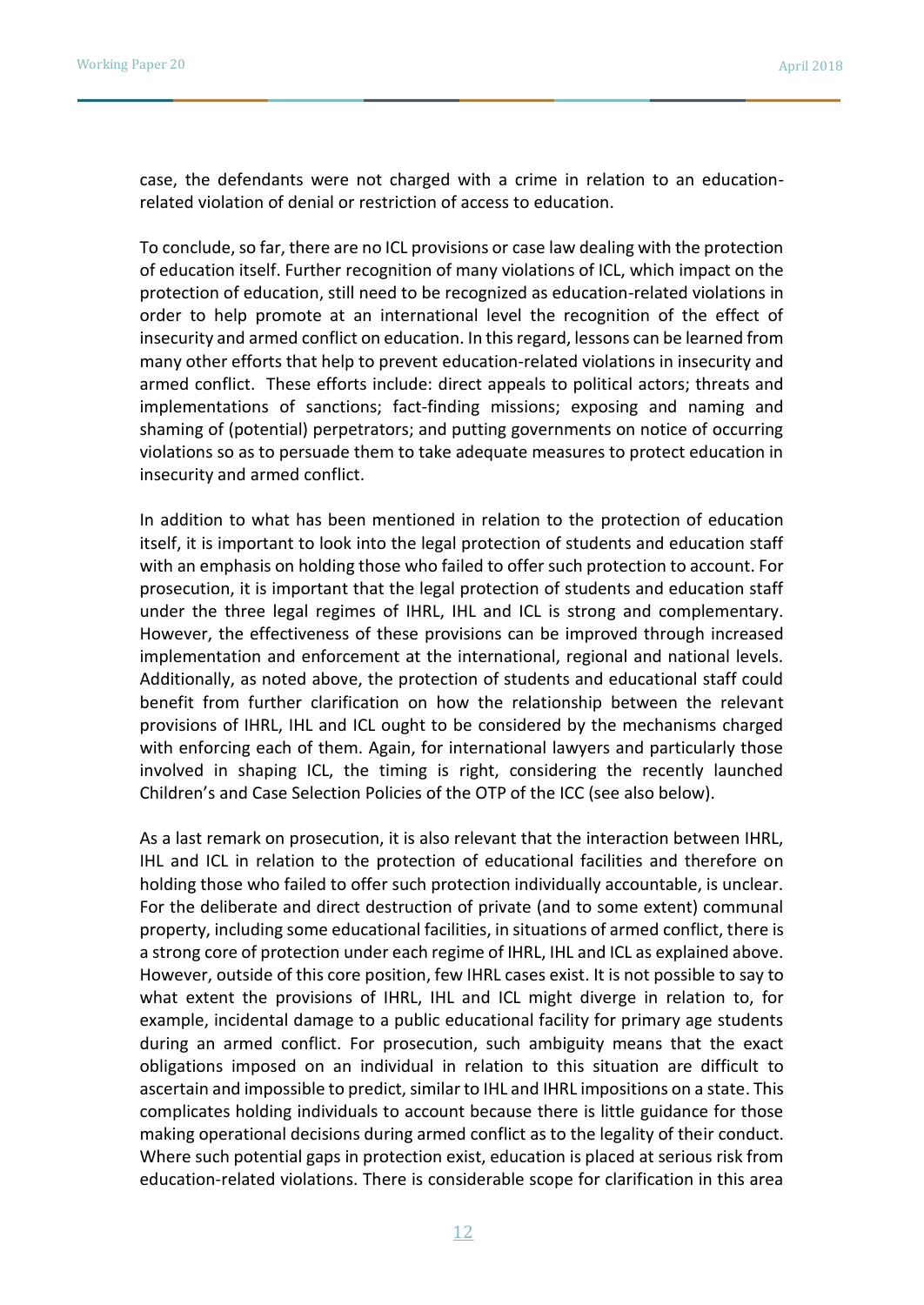through, for example, the development of guidelines and pressure for international legal protection of educational facilities. Again, for ICL, the timing is right, considering the recently launched Children's and Case Selection Policies.

#### **1.2.2. Complementarity**

This proposal to ensure enhanced accountability through individual criminal responsibility rests on the complementarity system, which entails that international criminal cases should always be the last resort and only take place when states are unable or unwilling to try cases of education-related violations themselves. It also takes into consideration inherent limitations of a forum such as the ICC.

For instance, only about two-thirds of UN General Assembly States have ratified the Rome Statute establishing the ICC, and of those, states do not always comply with their legal obligations such as arresting suspects with outstanding arrest warrants. Kenyan and South African governments for instance did not arrest Omar Al-Bashir despite him being accused of genocide, among other, international crimes. In this way, this paper also calls on states to implement domestic legislation so that perpetrators of education-related violations can be held accountable. For domestic courts to have jurisdiction, the aforementioned crimes have to be part of domestic law. In fact, this may even be required under some international legal instruments. Article 5 of the 1948 Genocide Convention, for example, states that "The Contracting Parties undertake to enact, in accordance with their respective Constitutions, the necessary legislation to give effect to the provisions of the present Convention and, in particular, to provide effective penalties for persons guilty of genocide or of any of the other acts enumerated in article III."<sup>30</sup> Article 49 of the 1949 Geneva Convention I, article 50 of the 1949 Geneva Convention II, article 129 of the 1949 Geneva Convention III and article 146 of the 1949 Geneva Convention IV state that "The High Contracting Parties undertake to enact any legislation necessary to provide effective penal sanctions for persons committing, or ordering to be committed, any of the grave breaches of the present Convention defined in the following Article." It continues by stating that "Each High Contracting Party shall be under the obligation to search for persons alleged to have committed, or to have ordered to be committed, such grave breaches, and shall bring such persons, regardless of their nationality, before its own courts".<sup>31</sup> Similarly, modes of liability have to be part of domestic law. This means, for example, that individuals can also be held accountable for ordering, inciting or aiding and abetting a crime.

<sup>30</sup> UN General Assembly. *Convention on the Prevention and Punishment of the Crime of Genocide*, 9 December 1948.

<sup>31</sup> ICRC. *Geneva Convention for the Amelioration of the Condition of the Wounded and Sick in Armed Forces in the Field* (First Geneva Convention), 12 August 1949, 75 UNTS 31; *Geneva Convention for the Amelioration of the Condition of Wounded, Sick and Shipwrecked Members of Armed Forces at Sea* (Second Geneva Convention), 12 August 1949, 75 UNTS 85; *Geneva Convention Relative to the Treatment of Prisoners of War* (Third Geneva Convention), 12 August 1949, 75 UNTS 135; *Geneva Convention Relative to the Protection of Civilian Persons in Time of War* (Fourth Geneva Convention), 12 August 1949, 75 UNTS 287.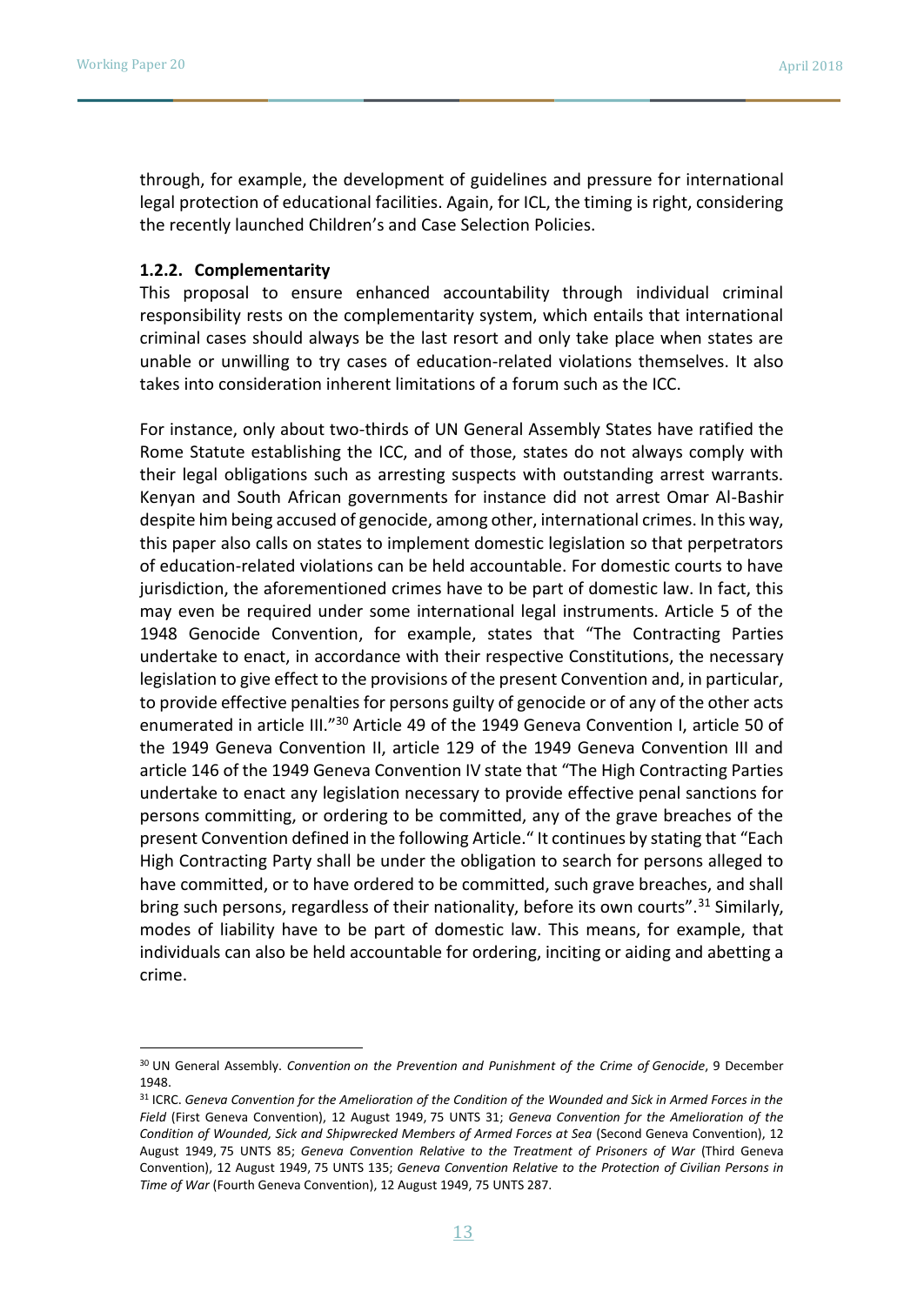#### **1.2.3. Universal Jurisdiction**

This is another important avenue that should not be overlooked considering the multiple prosecutions predominantly within European Union countries of international crimes committed in Syria, for example. If all the proposals in this paper become a coordinated and concerted effort, it will also support such national prosecutions of international crimes in countries that seek to prosecute perpetrators on this jurisdictional basis.

#### **1.2.4. Developing Further Proposals through State Responsibility and Responsibility of Non-state Actors**

This project will later address in more detail issues of state responsibility and the responsibility of non-state actors. While not its focus, this paper has identified the links to how the applicable legal regimes of IHRL and IHL, for which the primary holders of responsibilities are states, and ICL can become more mutually reinforcing. Certainly, where states are responsible for education-related violations, they can be and should be held accountable.

One way to do so is through the system of Universal Periodic Review organized by the UN Human Rights Council. Similarly, states can be held responsible by treaty monitoring bodies established for the protection of rights and provision of remedies. For example, these bodies monitor whether states abide by and have not breached their obligations regarding children under the CRC, and women under CEDAW. Equally, bodies monitor that states are not involved in: torturing of persons under the CAT; that persons are not discriminated against under the Convention on the Elimination of all forms of Racial Discrimination; for persons with disabilities under the CRPD; migrant workers under the Convention on the Protection of All Migrant Workers; next of kin of disappeared persons under the Convention on Enforced Disappearances as well as the Human Rights Committee.<sup>32</sup>

Finally, states can be held responsible by regional human rights bodies such as the African human rights mechanisms, namely: the African Court of Human and Peoples' Rights; the African Commission on Human Rights; the Economic Community of West African States Court of Justice; the African Committee of Experts on the Rights and Welfare of the Child; the Inter-American Commission of Human Rights; the Inter-American Court of Human Rights; the European Court of Human Rights (ECtHR);<sup>33</sup> the

<sup>32</sup> UN General Assembly. *International Convention on the Elimination of all forms of Racial Discrimination.*  Resolution 2106 (XX). New York: UN, 21 December 1965. UN General Assembly. *International Convention on the Protection of the Rights of All Migrant Workers and Members of Their Families*. Resolution 45/158. New York: UN. 18 December 1990. UN General Assembly. *International Convention for the Protection of All Persons from Enforced Disappearance*. Resolution 47/133. New York: UN. of 18 December 1992.

<sup>33</sup> For example, the case of *Tagayeva and others v. Russia*, appl. no. 26562/07 and 6 other applications, Judgment of 13 April 2017, concerns issues related to the terrorist attack, siege and storming of school no. 1 in Beslan, North Ossetia, Russia, 1 - 3 September 2004. The Court found that Russia violated the right to life as a result of its counterterrorism operations in North Ossetia, because its operations to address a hostage crisis at a school in Beslan resulted in the unnecessary loss of life due to its indiscriminate and disproportionate use of force. Consequently,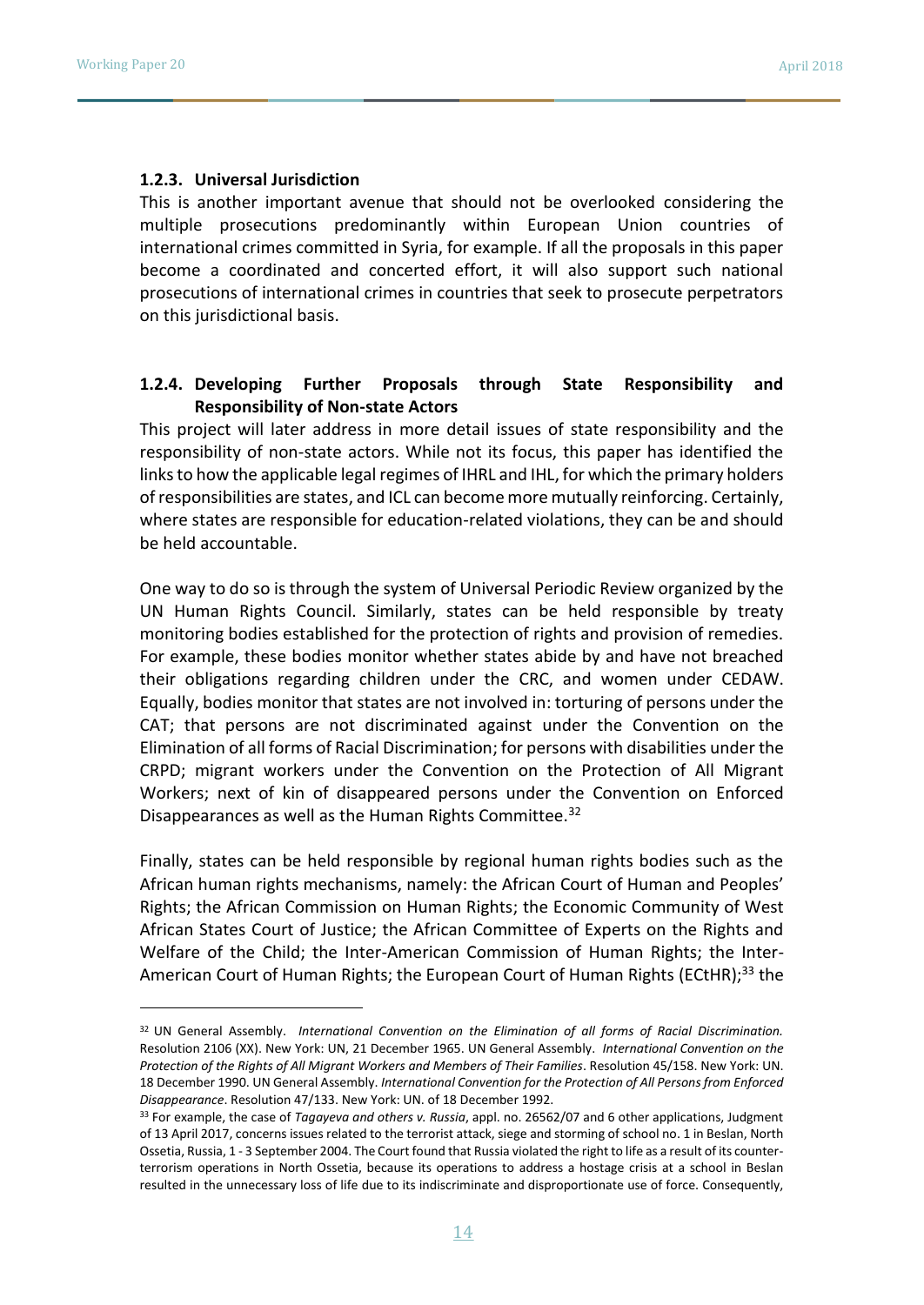European Committee of Social Rights; and the Court of Justice of the European Union. Other mechanisms for reparations for victims of education-related violations are the International Court of Justice Claims Commissions and national post-conflict reparations programs. In addition to criminal prosecutions, civil lawsuits, ombudsmen, truth commissions or national human rights commissions may also be considered. For example, the OTP of the ICC explains in its case selection and prioritization policy the role that can be played by truth seeking mechanisms, reparations programs, institutional reform and traditional justice mechanisms as part of a broader comprehensive strategy.<sup>34</sup>

Similarly, this project will address accountability for non-state groups, including armed non-state groups like Daesh and Boko Haram, as well as corporations. There are many non-state actors whose actions may impact upon education and education-related violations. These include corporations and other business enterprises (transnational and local), non-state armed groups, non-governmental organizations, cultural and social groups, trade unions and employer groups and individuals. Inter-governmental organizations, such as the UN and its agencies, can be considered as a type of nonstate actor. There have been several important initiatives to develop a normative framework to engage with non-state groups, such as armed non-state actors (ANSAs). Most notably, Geneva Call hosted a 3-day workshop in November 2016 with ANSAs to discuss protection of children in the relevant territories in which they operate, including significantly the protection and provision of education to children who are in the territories under their control.<sup>35</sup> A key question for this work is how to engage with ANSAs and, in particular, how international agencies of the United Nations and INGOs can do more to engage with ANSAs for the benefit of the large number of children who are under their control.

### **1.3. Proposals for Non-Legal Accountability Mechanisms and Evidence of Effectiveness**

Accountability comprises the following elements:

- a *power wielder* and an *accountability holder*;
- *standards* by which the power wielder will be assessed;
- *information* by which the accountability holder can judge power wielder must be available; and

the Court ordered \$3.1 million in compensation to the victims. ECtHR, 2017. "The Case of *Tagayeva and others v. Russia*, Appl. no. 26562/07 and 6 other applications". For the comparable situation of a complaint on the other public good mentioned of health care, in October 2016, lawyers from the firm Birnberg Pierce filed a complaint with the ECtHR on behalf of Dr. Moawyah Al-Awad, a doctor who worked at a hospital in Eastern Aleppo. See Syria Justice and Accountability Center (SJAC), "ECtHR as an Avenue for Accountability: Possibilities and Constraints", referencing this complaint lodged to the ECtHR, 9 May 2017.

<sup>34</sup> F. Capone, K. Hausler, D. Fairgrieve and C. McCarthy. *Education and the Law of Reparations in Insecurity and Armed Conflict*. 2012.

<sup>35</sup> Geneva Call. "Armed non-State Actors speak about Child Protection in Armed Conflict", 13 October 2017.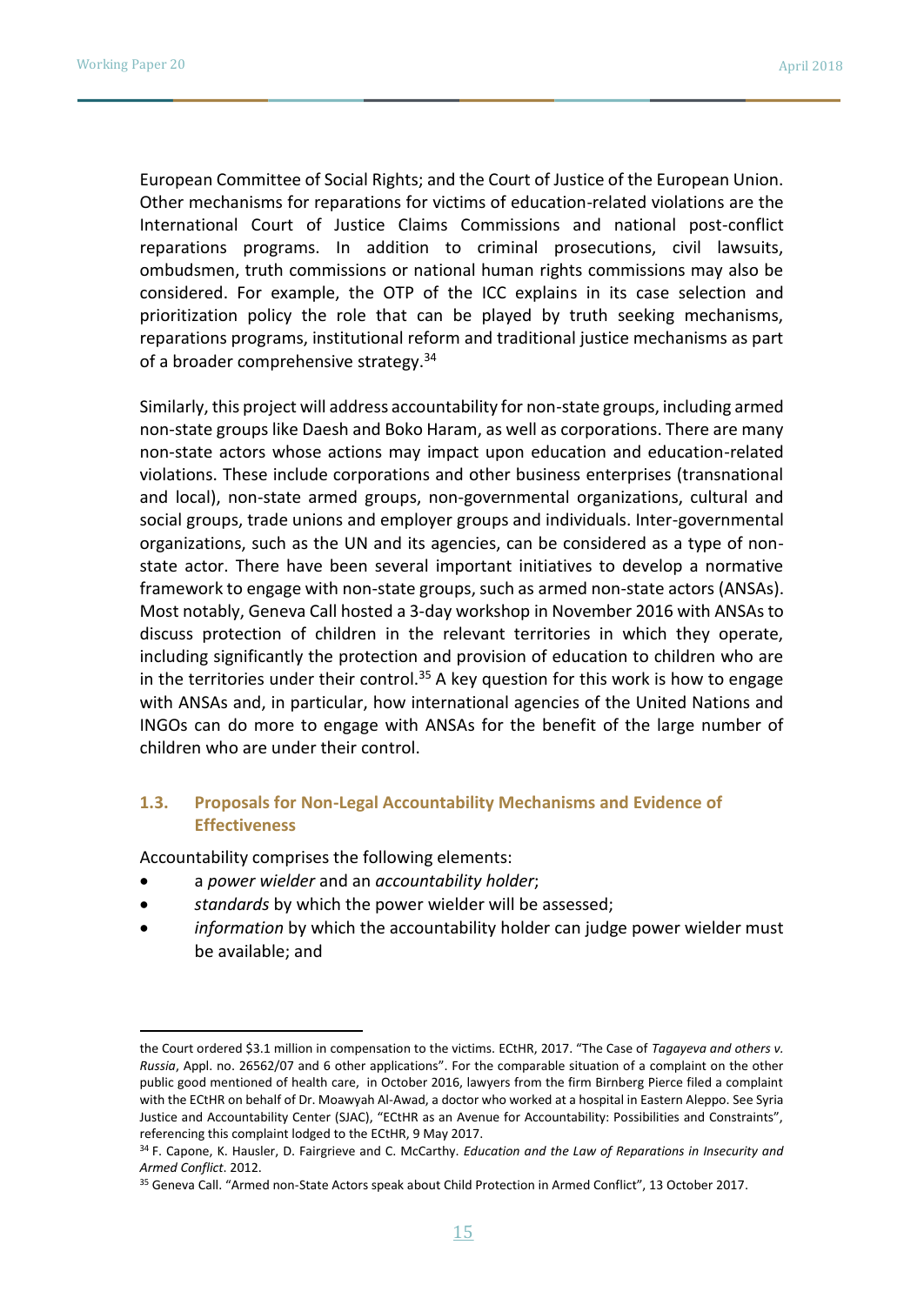## *the ability of the accountability holder to sanction the power wielder*. 36

An example of a power wielder and an accountability holder are a politician and her constituents. The accountability holder must be able to sanction the power wielder in order for a relationship of accountability to hold. This definition of accountability is useful because it allows analysis of: (1) who is being held to account; (2) which actors are holding to account; (3) according to what standards the power-wielders are being assessed; and (4) how the power-wielder is rewarded or sanctioned.

In this section, we focus on legal penalties as the sanction mechanism but other types of penalties are relevant and deserve attention such as political, economic and social accountability. This range is demonstrated by the integration of economic, political, diplomatic and legal tools developed by officials and NGO representatives in working to prevent atrocities.<sup>37</sup> The authors consider three types of penalties, which are, legal, economic/diplomatic sanctions and naming and shaming. The authors also will investigate the evidence that accountability mechanisms can decrease the incidence of education-related violations.

Starting with **legal sanctions**, accountability can be sought through international criminal prosecutions. Before discussing the deterrence power of international criminal courts and tribunals (ICCTs) in more detail, it is worth noting that assessing the deterrent effect of international tribunals is difficult. First, as deterrence involves something that did not happen (a "non-event") it is a complex concept to examine. Second, the work of ICCTs is often part of a more comprehensive effort undertaken by the international community to end atrocities (e.g. in the Former Yugoslavia, diplomacy and peacekeeping operations ran parallel to international prosecutions). Consequently, isolating the impact of an international criminal court and tribunal and attributing the prevention of atrocities to the tribunal is challenging.

Many international criminal justice advocates have signaled the deterrence power of international criminal courts and tribunals and their ability to contribute to the prevention of mass atrocities.<sup>38</sup> There is some emerging evidence that points to a possible modest deterrent effect of criminal prosecutions. While until recently, there

<sup>36</sup> R. Grant and R. O. Keohane. "Accountability and Abuses of Power in World Politics." *American Political Science Review* 99 (2005): 29. J. Rubenstein. 'Accountability in an Unequal World.' *The Journal of Politics* 69. no.3 (2007): 616–32. J. Gordon. "Accountability and Global Governance: The Case of Iraq." *Ethics & International Affairs* 20. no. 1 (2006): 80. L. Wenar. "Accountability in International Development Aid." *Ethics & International Affairs* 20. no. 1 (2006): 5-7.

<sup>37</sup> International Commission on Intervention and State Sovereignty. *The Responsibility to Protect: Report of the International Commission on Intervention and State Sovereignty*. Ottawa: The International Development Research Centre. 2001.

<sup>38</sup> P. Akhavan. "Justice in the Hague, Peace in the Former Yugoslavia? A Commentary on the United Nations War Crimes Tribunal." *Human Rights Quarterly* 20 no. 4 (1998). P. Akhavan. "Beyond Impunity: Can International Criminal Justice Prevent Future Atrocities?" *American Journal of International Law* 95. no. 1 (2001). P. Akhavan. "Are International Criminal Tribunals a Disincentive to Peace?: Reconciling Judicial Romanticism with Political Realism." *Human Rights Quarterly* 31. no. 3 (2009). M. Cherif Bassiouni. "International Crimes: Jus Cogens and Obligatio Erga Omnes", 59 *Law and Contemporary Problems* (Fall 1996).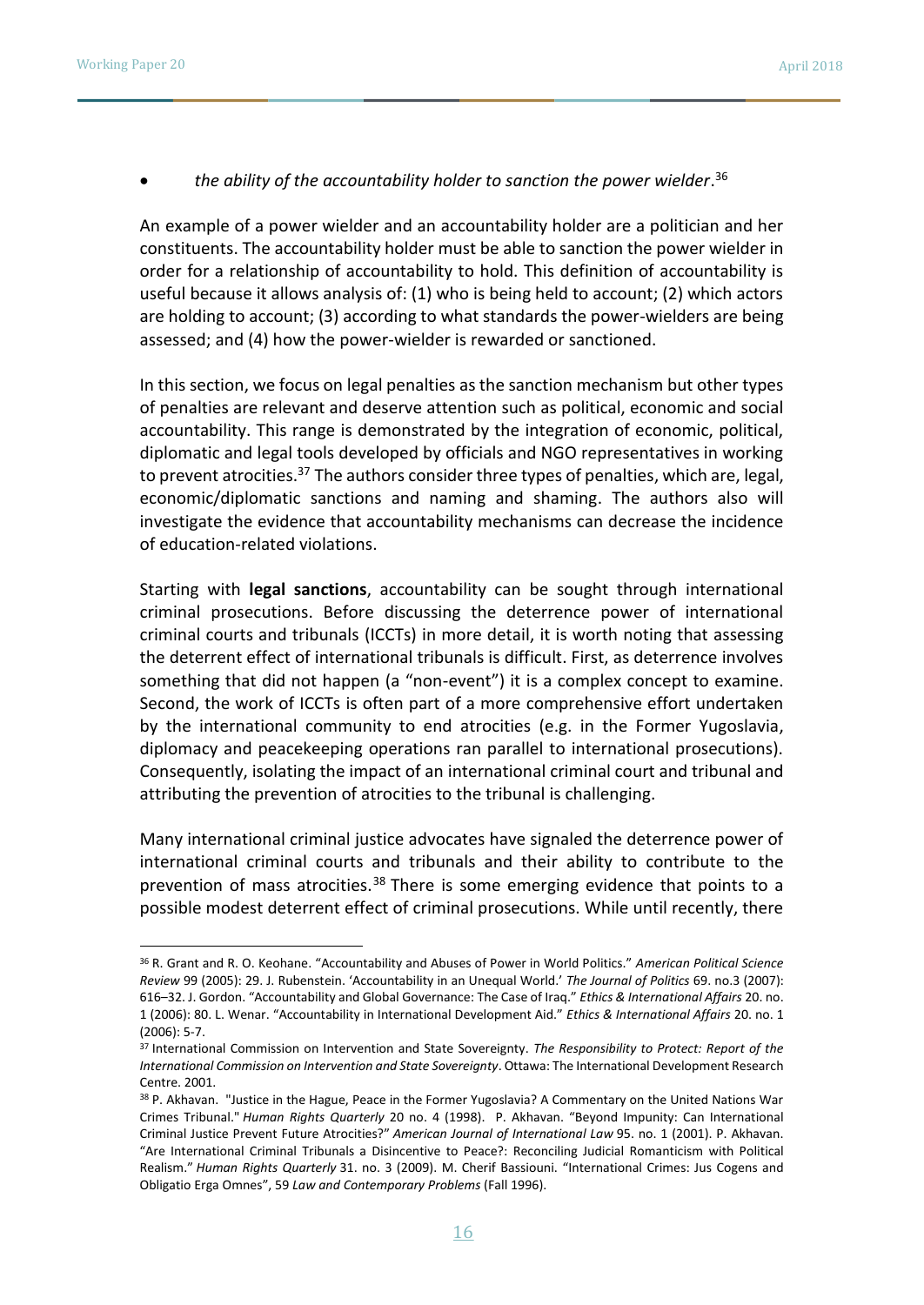were no robust, systematic findings on whether ICL has any impact on the behavior of individuals, a study published in 2016 by Jo and Simmons conclude that the ICC can deter "some governments and those rebel groups that seek legitimacy".<sup>39</sup> Kim and Sikkink (2010) also find that prosecutions during transitions decrease prospective human rights abuses.<sup>40</sup> In a 2016 study, Appel found that the ICC can deter human rights abuses by comparing countries that have ratified and those that have not ratified the Rome Statute.  $41$  Meernik (2015) finds that the impact of the ICC is conditioned on whether states have prior commitments to human rights.<sup>42</sup> In a more concerning finding, Prorok (2017) finds that ICC involvement in countries in civil war can prolong civil conflict when countries lack strong domestic institutions.<sup>43</sup>

As mentioned above, the ICC's Rome Statute classifies intentional attacks on schools as war crimes (articles  $8(2)(b)(ix)$  and  $8(2)(e)(iv)$  of the Rome Statute). Several of its provisions also specifically refer to children: the conscription, enlistment or use in hostilities of children younger than fifteen years is a war crime (articles 8(2)(b)(xxvi),  $8(2)(b)(xxi)$ ,  $8(2)(e)(vi)$ , and  $8(2)(e)(vii)$  of the Rome Statute); the forcible transfer of children of a group to another group to intentionally destroy a national, ethnical, racial or religious group amounts to genocide (article 6(e) of the Rome Statute); and trafficking of children, enslavement, or sexual slavery (articles  $7(1)(c)$ ,  $7(2)(c)$  and  $7(1)(g)$  of the Rome Statute) can be a crime against humanity. Violating these provisions can clearly affect children's right to education. Several cases before the ICC concerned such education-related violations. <sup>44</sup> The Statute of The International Criminal Tribunal for the former Yugoslavia also criminalizes attacks against schools in article 3 of its Statute. At least 18 individuals have been charged with such a crime but only a few have been convicted for attacks on schools.<sup>45</sup>

With respect to prosecutions of education related violations, ICC's first trial, the case against Thomas Lubanga, led to a conviction for using children in armed conflict. Human Rights Watch (2009) found some anecdotal evidence supporting the claim that ICC prosecutions can change the criminal behavior of those recruiting children. For instance, in Central African Republic "a rebel commander demobilized his child soldiers after learning about the ICC's prosecution of Congolese rebel leader Thomas

<sup>39</sup> H. Jo & B. Simmons. "Can the International Criminal Court Deter Atrocity?" I*nternational Organization* 70. No. 3 (2016): 443.

<sup>40</sup> H. Kim and K. Sikkink. "Explaining the Deterrence Effect of Human Rights Prosecutions for Transitional Countries". *International Studies Quarterly* 54 (2010).

<sup>41</sup> B.J. Appel. "In the Shadow of the International Criminal Court *Does the ICC Deter Human Rights Violations?" Journal of Conflict Resolution* 62. issue 1 (2016).

<sup>42</sup> J. Meernik. "The International Criminal Court and the Deterrence of Human Rights Atrocities". *Civil Wars* 17. issue 3 (2015).

<sup>&</sup>lt;sup>43</sup> A. Prorok. "The (In)compatibility of Peace and Justice? The International Criminal Court and Civil Conflict Termination." *International Organization* 71. no. 2 (2017).

<sup>44</sup> See for example the cases against Thomas Lubanga Dyilo; Germain Katanga and Mathieu Ngudjolo Chui; Bosco Ntaganda, Joseph Kony, Vincent Otti and Okot Odhiambo; Omar Hassan Al Bashir; Jean-Pierre Bemba. Brendan O'Malley. UNESCO. *Education under Attack*. Paris: UNESCO. 2010: 150.

<sup>45</sup> See for example, Prosecutor v. Dario Kordic and Cerkze, IT-95-14/2, Prosecutor v. Miodraf Jokic, IT-01-42/1, Prosecutor b. Pavle Strugar, IT-01-42. UNESCO. *Protecting Education from Attack: A State-of-the-Art Review*. Paris: UNESCO. 2010: 136.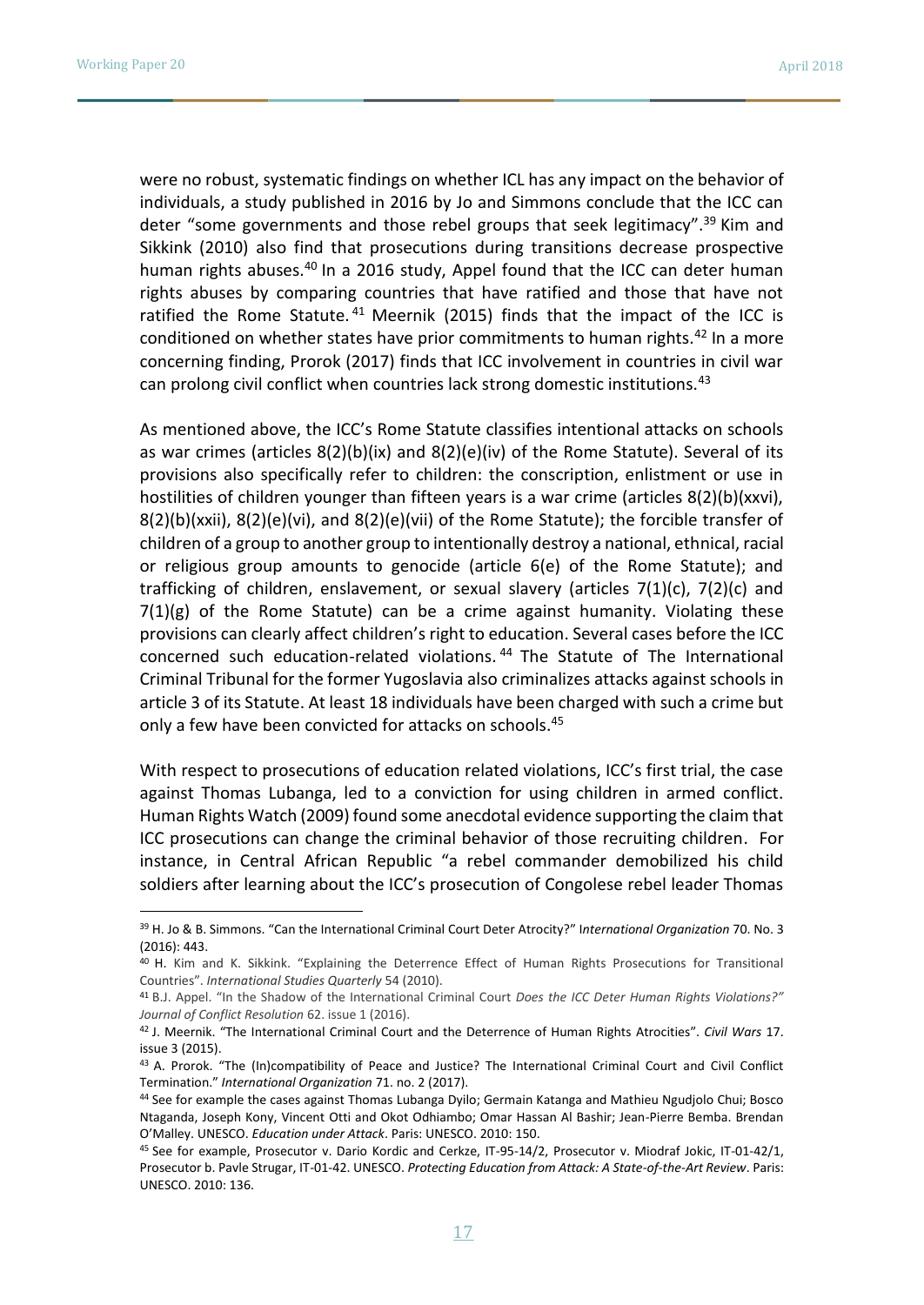Lubanga on charges of recruitment of child soldiers, claiming he had not known using child soldiers was a crime". <sup>46</sup> Barnett and Jefferys (2008) however note that perpetrators found ways to avert any charges by, for example, recruiting children older than fifteen years.<sup>47</sup>

**Economic sanctions** are another means by which international actors can penalize and hold to account those committing education-related violations. Sanctions can entail broad economic barricades, targeted sanctions such as asset freezes of certain individuals or travel bans, or sectoral prohibits such as arms embargoes. Like armed humanitarian intervention, sanctions carry risks to innocent individuals. Economic sanctions can decrease the fulfilment of human rights in general<sup>48</sup> and, for women specifically, increase the risk that a country will not be democratic, $49$  and worsen the health of many.<sup>50</sup> They can also increase discrimination against certain ethnic groups.  $51$  One method that leaders have attempted to get around such adverse outcomes is by using targeted rather than blanket economic sanctions. However, at least one study found that targeted sanctions have no better outcomes in terms of human rights than non-targeted sanctions.<sup>52</sup> What impact do sanctions have in the midst of war or atrocities? Threats and imposition of economic sanctions during civil war can also, counterintuitively, worsen violence.<sup>53</sup>

Therefore, a focus should be on outcomes because this is the ultimate aim of sanctions, and there is reason to be skeptical that economic sanctions alone are likely to help. Krain (2014) finds that neither diplomatic nor economic sanctions ameliorate the impact of atrocities and under some circumstances diplomatic engagement can worsen the atrocities.<sup>54</sup> However, there is some evidence that another type of sanctions, arms embargoes, can positively affect the severity of war.<sup>55</sup> These findings suggest caution, not that sanctions should never be used. Yet in attempting to prevent and decrease the incidence of attacks on education, actors should be aware of likely outcomes both in terms of the dependent variable of interest and for other important areas such as the protection of human rights.

<sup>46</sup> Human Rights Watch. "The International Criminal Court Trial of Thomas Lubanga", 23 January 2009.

<sup>47</sup> K. Barnett and A. Jefferys. "Full of Promise: How the UN's Monitoring and Reporting Mechanism Can Better Protect Children", HPN Paper #62. London: Overseas Development Institute. 2008.

<sup>48</sup> D. Peksen. "Better or Worse? The Effect of Economic Sanctions on Human Rights". *Journal of Peace Research* 46. no. 1 (2009).

<sup>49</sup> D. Peksen and A.C. Drury. "Coercive or Corrosive: The Negative Impact of Economic Sanctions on Democracy". *International Interactions* 36. no. 3 (2010).

<sup>50</sup> S. Allen and D. Lektzian. "Economic Sanctions: A Blunt Instrument?". *Journal of Peace Research* 50. no. 1 (2013). <sup>51</sup> D. Peksen. "Economic Sanctions and Official Ethnic Discrimination in Target Countries, 1950–2003". *Defence and Peace Economics* 27. no. 4 (2016).

<sup>52</sup> C.L. Carneiro and L. Apolinário, L. "Targeted Versus Conventional Economic Sanctions: What Is at Stake for Human Rights?", *International Interactions* 42: no. 4 (2015).

<sup>53</sup> L. Hultman and D. Peksen. "Successful or Counterproductive Coercion? The Effect of International Sanctions on Conflict Intensity", *Journal of Conflict Resolution* 61. no. 6 (2015).

<sup>54</sup> M. Krain. "The Effects of Diplomatic Sanctions and Engagement on the Severity of Ongoing Genocides or Politicides", *Journal of Genocide Research* 16. no. 1 (2014). M. Krain. "The Effect of Economic Sanctions on the Severity of Genocides or Politicides", *Journal of Genocide Research* 19. no. 1 (2017).

<sup>55</sup> L. Hultman and D. Peksen, D. 'Successful or Counterproductive Coercion? *Journal of Conflict Resolution*. 2015.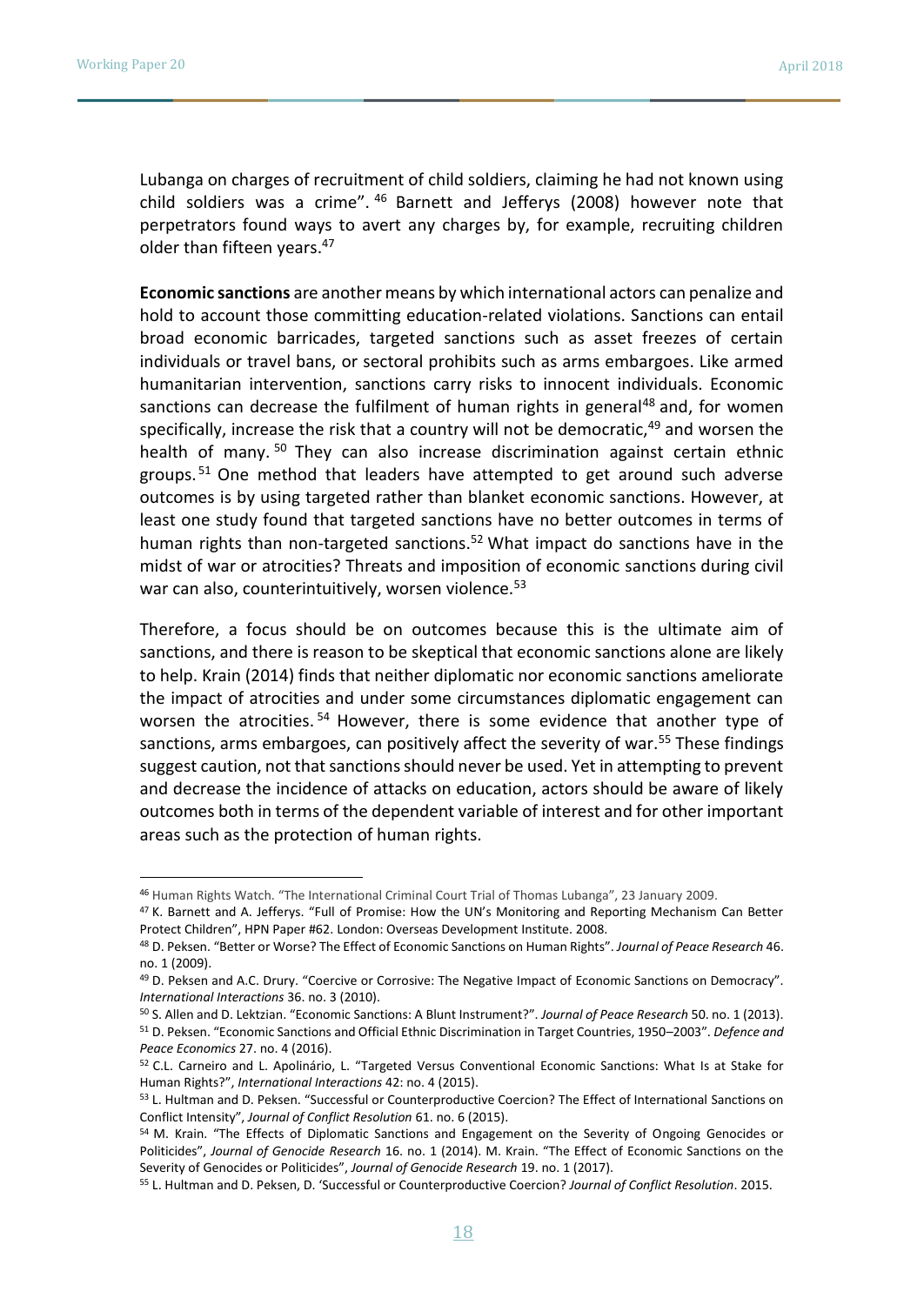**"Naming and shaming"** or publicly excoriating those who likely have committed wrongs is another way to address attacks on education. Counterintuitively, some scholars find that naming and shaming can ameliorate atrocities. They find that NGOs, news outlets and the UN publicly reprimanding states, on average, decreases the severity as measured by the number of deaths perpetrated by governments.<sup>56</sup> Other studies, however, suggest caution because while some types of human rights abuses on which a spotlight is shown may decrease, others can increase.<sup>57</sup> Others still find that the effectiveness of international NGO pressure turns on other conditions.<sup>58</sup> While we cannot know with certainty whether this easily applies to attacks on education, according to this research, there is reason to think that publicizing such wrongs can decrease the severity of such attacks. Through annual reports of the UN Secretary-General and the UN Special Representative for Children and Armed Conflict to the UNSC, there is already some naming and shaming. A recent UN Secretary-General report contains a strong message on attacks on education. The annexes ('list of shame') record parties to a conflict (both states and non-state actors) which also engage in attacks on schools and hospitals (one of six grave violations).<sup>59</sup>

Another avenue of naming and shaming is publicly criticizing those countries that provide materials and support to actors that commit attacks against schools. For instance, the United States has provided weapons to a country who have in turn violated the rules of war by indiscriminately hitting schools and other civilian facilities in Yemen.<sup>60</sup> This raises a larger point, namely whether regimes are likely to respond differently to pressure because of the differences in incentives leaders face, institutions in which they operate and how they were selected to be in office.

# 2. Sustainable Development Goals

This section outlines the main interlinkages between the strengthening of accountability for education-related violations and the advancement of SDGs 4 (Quality Education), 5 (Gender Equality), 16 (Peace, Justice and Strong Institutions) and 17 (Partnerships for the Goals). Through subsequent project outputs, the authors will address these interlinkages in more detail.

The SDGs provide an unprecedented monitoring framework and set of ambitions for taking an integrated approach to economic, social, environmental and institutional

<sup>56</sup> M. Krain. "J'accuse! Does Naming and Shaming Perpetrators Reduce the Severity of Genocides or Politicides?" *International Studies Quarterly* 56. no.3 (2012). J.H.R. DeMeritt. "International Organizations and Government Killing: Does Naming and Shaming Save Lives?" *International Interactions* 38. no. 5 (2012).

<sup>57</sup> E.M. Hafner-Burton. "Sticks and Stones: Naming and Shaming the Human Rights Enforcement Problem." *International Organization* 62. no. 4 (2008).

<sup>58</sup> A.M. Murdie and David R. Davis. "Shaming and Blaming: Using Events Data to Assess the Impact of Human Rights INGOs1." *International Studies Quarterly* 56. no. 1 (2012).

<sup>59</sup> UN Secretary-General. "Children and Armed Conflict", (A/72/361-S/2017/821) 24 August 2017.

<sup>60</sup> *The New York Times*. "America Is Complicit in the Carnage in Yemen", The Editorial Board, 17 August 2016.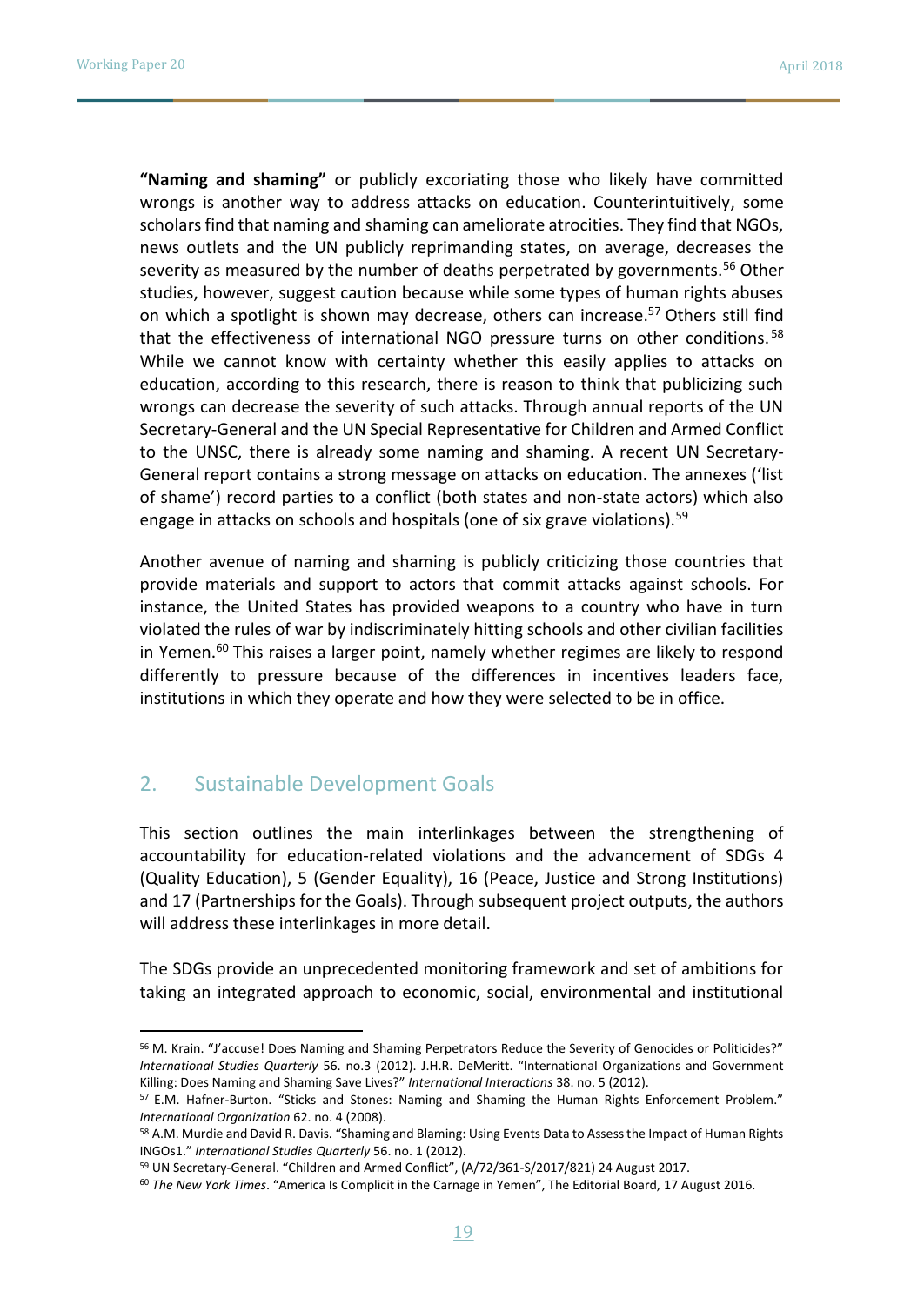development. For the purpose of this paper, the most relevant SDGs concern No. 4 in ensuring education and No. 16 in providing justice and accountability. SDG 4, through its seven targets and three means of implementation, exceed previous international education agendas.

SDG 16 has several pertinent subsections. SDG 16.1 and 16.2 include goals for decreasing violence, including violence against children. SDG 16.3 promotes the rule of law domestically and internationally. If correctly framed, preventing attacks on education and holding to account those who attack children could be integrated into states' work on the SDGs. While worthy goals, these will be difficult to implement.

To this end, actors can and should integrate preventing attacks on education by mainstreaming atrocity prevention and preventing attacks on educational facilities into development practices. For instance, United States Agency for International Development (USAID) has released a field guide for how to do this by mainstreaming mass atrocity prevention<sup>61</sup> but numerous other countries should also consider how to operationalize consistently with their national priorities. The SDGs could also be a way to use accountability to increase incentives for countries to comply with their SDG obligations through public reporting on SDG contributions. International institutions, in addition to states, have a role to play. For example, and with focus on SDG 16, through its complementarity principle, the ICC has suggested it will assist states in building domestic capacity to address core crimes.

Despite the unprecedented global consensus and ambitious promise of the SDGs, there are many structural criticisms and operational weaknesses which question their potential to help strengthen accountability of education-related violations. To illustrate the former, Pogge and Sengupta (2016) have criticized the SDGs by contending that, while advocating for accountability, they do not assign responsibility or have in built accountability mechanisms. One of the problems with the SDGs is that they lack an adequate assigning of responsibility for which organizations should contribute and do. Furthermore, they lack any sort of robust accountability mechanisms and resultant consequences if they are not fulfilled.<sup>62</sup>

Operationally, and given the focus of this project on building evidence-based advocacy, there are significant monitoring challenges. For SDGs 4, 5, 16 and 17, there are at least four main types of monitoring challenges:

- 1. Contextualization at the national levels;
- 2. Insufficient indicators to cover the targets;
- 3. Gaps in methodology for data collection; and
- 4. Gaps in data including at the level of disaggregation.

 $\overline{a}$ 

<sup>61</sup> USAID. "Field Guide: Helping Prevent Mass Atrocities." 2015.

<sup>62</sup> T. Pogge and M. Sengupta. "Assessing the Sustainable Development Goals from a Human Rights Perspective." *Journal of International and Comparative Social Policy* 32. no. 2 (2016).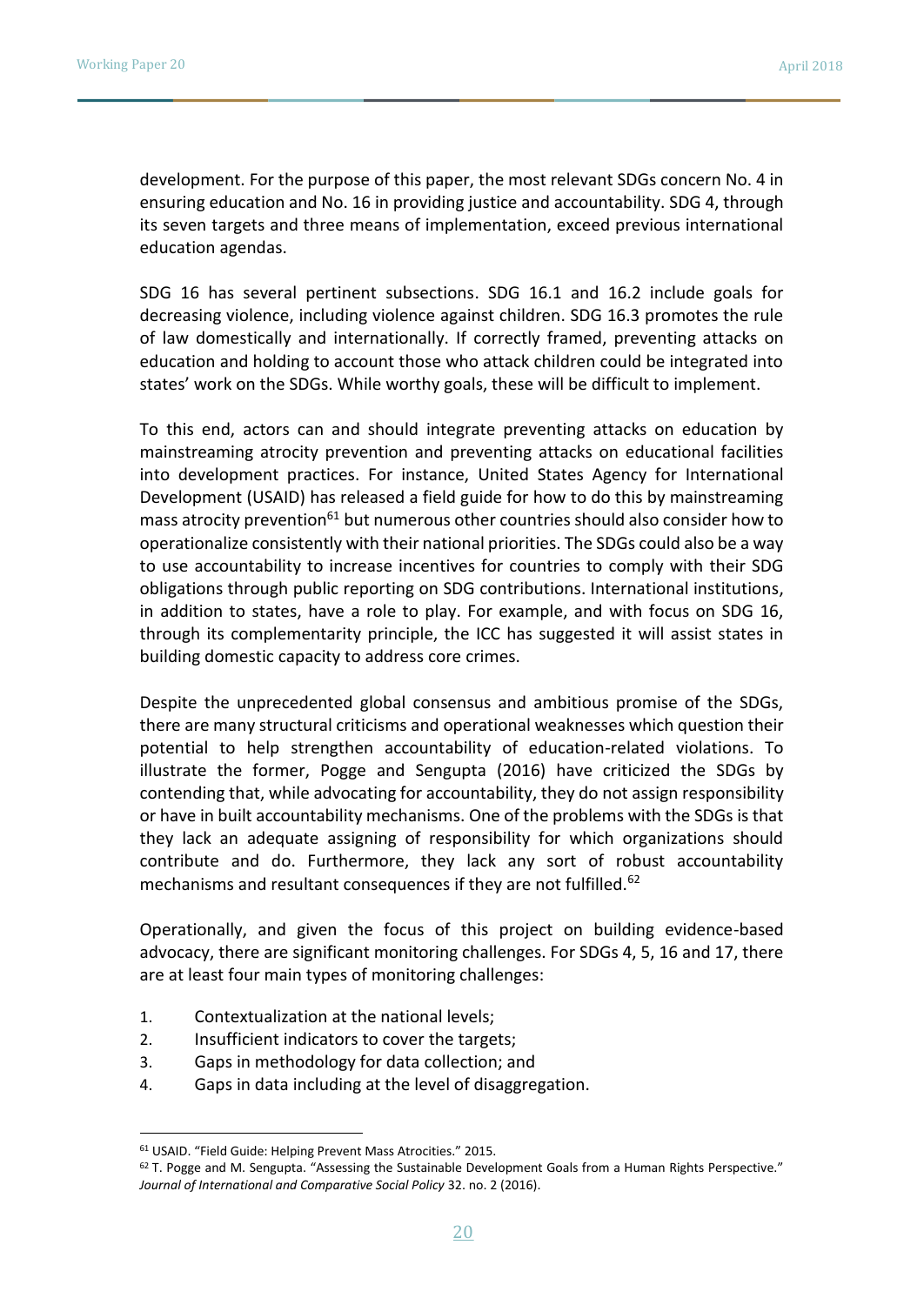As an example, for SDG 4, the degree to which there is progress will vary by country contexts, for instance, in its impact on decreasing income inequality or in terms of assessment performance based on the language of instruction. <sup>63</sup> Common contextualizing factors or drivers include culture but also levels and legacies of violent conflict and vulnerability to natural disasters. These challenges should help inform the priorities at the multilateral levels, which will inevitably take time along with accelerated commitment and new advances in data collection and accessibility. Despite important advances since 2015, the Technical Cooperation Group (SDG 4) has recently identified 22 global and thematic education indicators that need further methodological development.<sup>64</sup> Moreover, there is a notable disparity between high income and low-income states in relation to methodologies for data collection. This is particularly stark in conflict-affected and fragile states.

In addressing the challenge of contextualizing indicators, it is essential for states and multilateral agencies to employ, as much as possible, both a composition of data sources and a participatory approach at the national and local levels to verify and contextualize data. As an illustration, his is already happening through the use of household survey data in tandem with national demographic data (UNESCO and UNICEF). Throughout, the data gathering process needs to be validated, 'groundtruthed' and 'owned' at the national level and aligned to other national frameworks (for example, aligning SDG data collection with national fragility assessments in Afghanistan).

To address the second challenge above, it is essential and urgent to strengthen the capacities of national statistical offices (NSOs), especially in conflict-affected and fragile states, where such needs tend to be greater. While current ambitions should continue, it is likely that the NSOs will need to prioritize indicators.

Donors and agencies have an important role to play in enabling an integrated approach to data collection and data sharing so that knowledge, skills and resources are joined up as much as possible. Strengthening capacities will require a sustained financial investment, as well as the necessary knowledge transfer and training. Third party data and reporting will also be vital in providing an important benchmark against which to gauge progress and to independently audit NSOs data.

In further tackling these challenges and towards a more targeted approach to SDG 4 monitoring, the role of the UN High-level Political Forum (HLPF) on Sustainable Development and the SDG4–Education 2030 Steering Committee has the mandate to provide strategic support and guidance.

<sup>63</sup> UNESCO. *Education for People and Planet; Creating Sustainable Futures for Al*l, The Global Education Monitoring Report, Paris: UNESCO. 2016.

<sup>64</sup> S. Montoya and J. Naidoo. "The Pressure is On! Powering Ahead with the Technical Cooperation Group for SDG 4 – Education 2030 Indicators", 12 June 2017.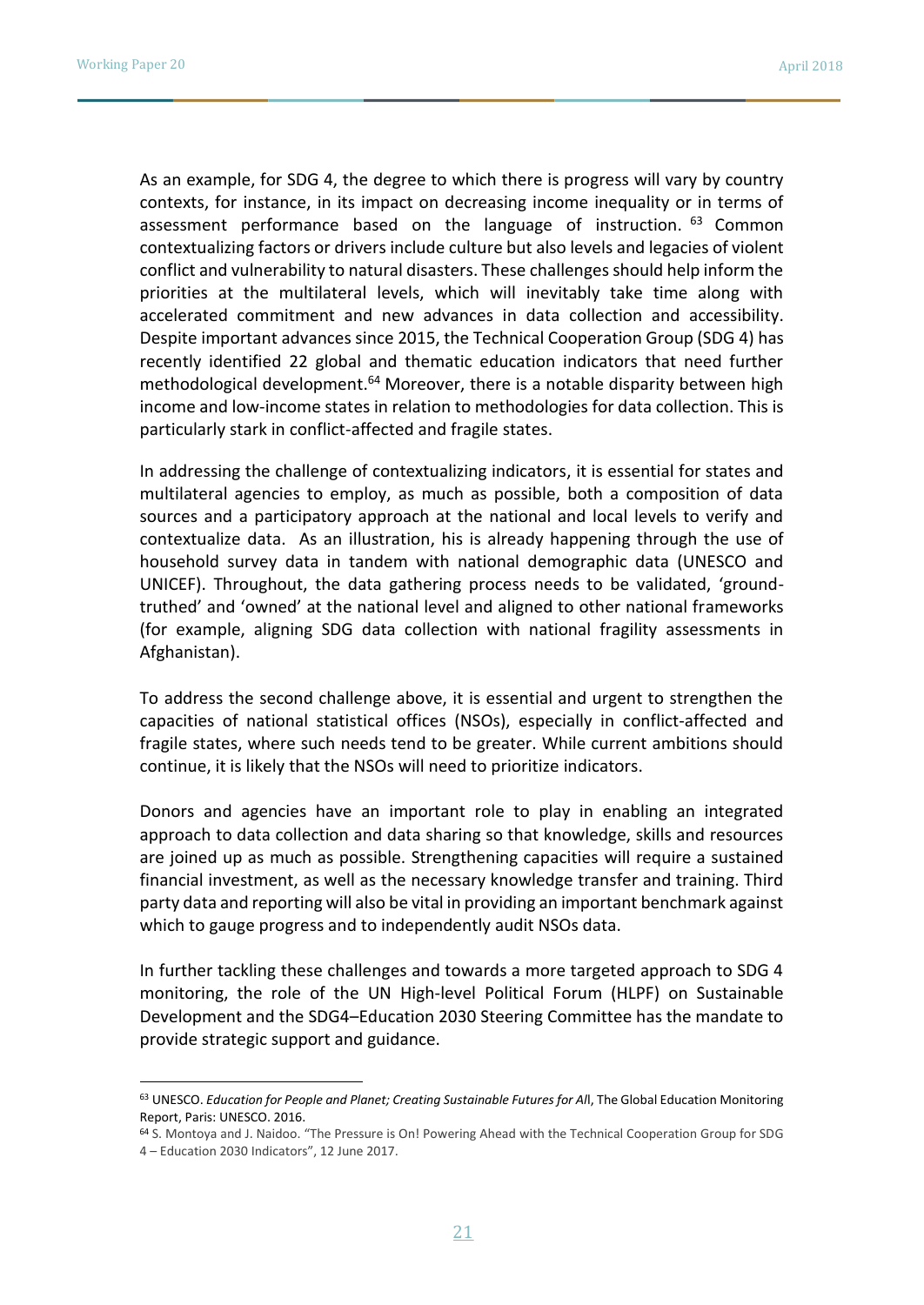# 3. Proposed Institutional Reforms to Decrease Attacks on **Education**

This section will address the value and feasibility of institutional reforms to help decrease the incidence of attacks on education. Rather than arguing for new norms and institutions, the authors call for the enforcement of existing norms and institutions through greater political will and financial support from governmental actors. It focuses on UNSC reform, Responsibility to Protect (R2P) and the responsibility to not veto resolutions in situations of mass atrocities. Together the proposed reforms demonstrate the cross-cutting nature of the project 5Ps framework.

In light of the problematic existing accountability mechanisms, from state governments to international institutions, reforms are essential. A whole host of them would likely be ideal, although, many are politically infeasible in the near term.

### **3.1. UN Security Council Reform**

One of the institutions that many have called to reform is the UNSC because of its dated post-World War II reflection of great power distribution. The end of the cold war brought new hope for structural UN Charter reform but this has failed to materialize. There is precedent for Charter reform. In 1965, after a wave of decolonization, the UNSC expanded its non-permanent members from six to 10, bringing the total number of members to 15. Given the gaps in the formal global governance structures and international law, actors are implementing innovative strategies to supplement institutional shortcomings. Recent and ongoing efforts for procedural reform within the UNSC, through voluntary, non-binding responses, have been driven by atrocity prevention activists and states. This is relevant to future advocacy to protect both education from attack and the right to education.

The proposal, the Responsibility to Not Veto led by France and Mexico, seeks to limit the use of P5 veto power in situations of mass atrocities. Building on the responsibility to protect norms agreed to by heads of government in 2005 at the World Summit, this proposal asks states to not veto UNSC resolutions when the actions refer to serious international crimes, specifically war crimes, genocide, crimes against humanity or ethnic cleansing. The proposal on UNSC restraint has so far attracted support from 117 states – but not from the P5. In fact, as of February 2018, Russia and China have vetoed nine UNSC resolutions regarding Syria since the crisis in 2011. There is little reason to hope that the current leaders of China and Russia would agree to this proposal.

Another proposal is to allow states to vote against a resolution without necessarily vetoing it, permitting them to at least register their disagreement. <sup>65</sup> However, like the

<sup>65</sup> M. Albright and I. Gambari. *Confronting the Crisis of Global Governance: Report of the Commission on Global Security, Justice, and Governance*. The Hague: The Hague Institute. 2015: 85.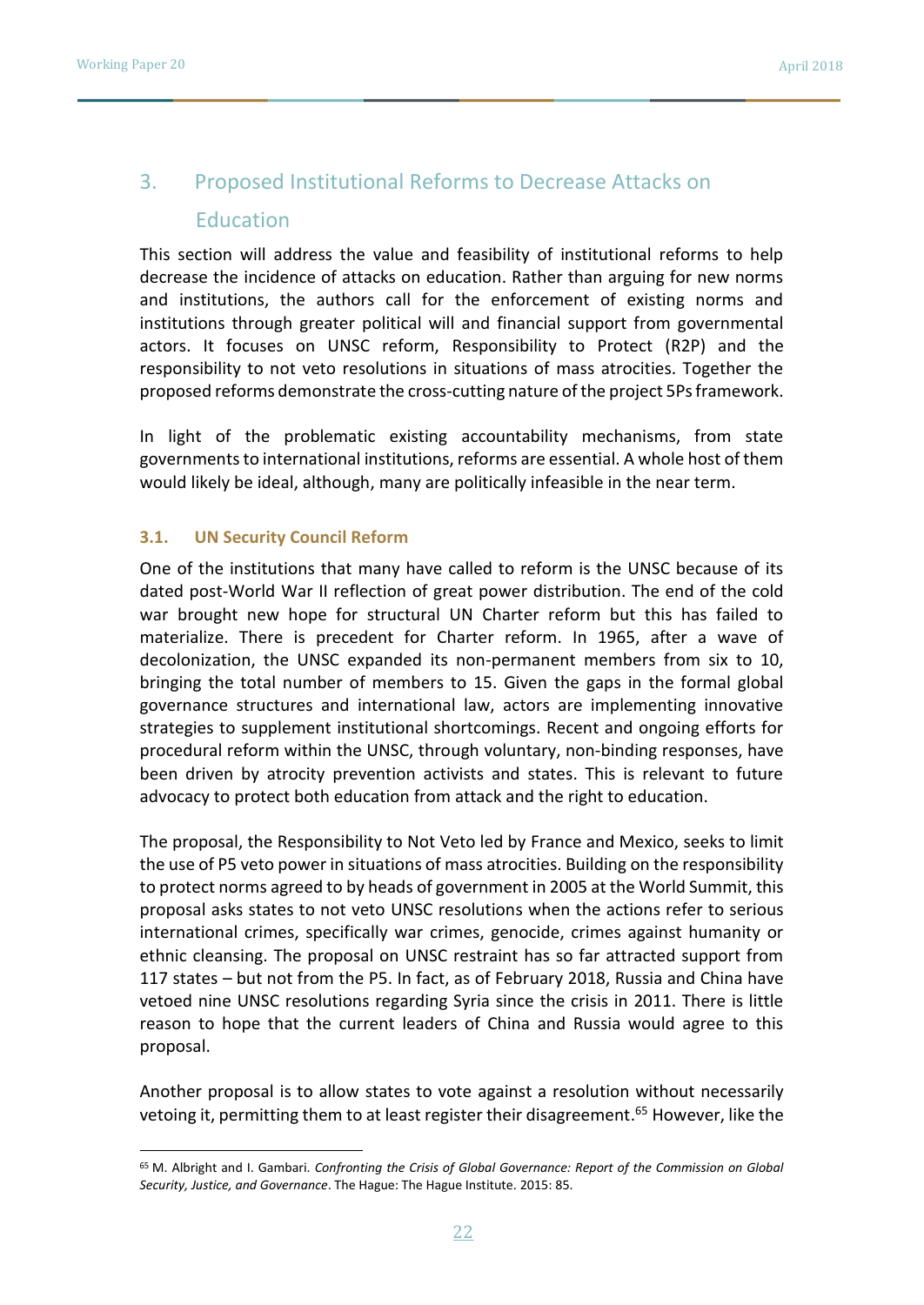code of conduct proposal, there is little evidence that this would prove effective or is presently viable.

Despite the failure to get China and Russia's consent on voluntary restraint of the veto, R2P has still been extensively referenced at the UNSC. Country representatives have referenced R2P 58 times as of spring 2017, 50 of those since Resolution 1973 authorized armed humanitarian intervention in Libya in 2011. <sup>66</sup> While the intervention proved flawed, it was a significant development within the broader process of civilian protection reform as it was the first UNSC resolution to be approved without state consent in order to protect innocent people from mass atrocities.<sup>67</sup> The numerous resolutions working for the protection of civilians could be a model for how those interested in preventing attacks on schools could proceed. UN peacekeeping forces have increasingly focused on civilian protection over the past two decades. However, given the difficulties in building political support for a broad proposal, it might be more feasible to do this for a more defined initiative, that is, by seeking to add a component on the protection of students and schools.

Although a standalone UNSC resolution on preventing attacks on education would in principle be optimal in strengthening protection, the authors recognize the political difficulties in achieving this outcome. Even if a standalone resolution proves possible, the UNSC may agree on language that is interpreted by others, outside of the P5, to be diluted and ultimately insufficient in preventing or reducing attacks on education. Therefore, it is important to consider that for some state and civil society actors, it may be preferable not to have a new resolution if it is not fit for purpose. This does not mean that the pursuit of an effective UNSC resolution is not important. At a minimum, it may help sustain and further raise the profile of education-related violations at the highest levels of multilateral diplomacy and advocacy. For example, the Statement of the President of the Security Council (31 October 2017) on 'children and armed conflict' provides a recent reassertion of the responsibilities and commitments of the UNSC.<sup>68</sup>

Overall, the authors argue that there may be greater traction and change by focusing and advocating for codes of conduct to ensure protection of civilians/safe havens/R2P which would then mitigate and possibly reduce the number of attacks on education. The codes of conduct would ultimately restrain veto power.

<sup>&</sup>lt;sup>66</sup> UNSC. "Resolution 1973". Adopted by the Security Council at its 6498th meeting, 17 March 2011.

<sup>67</sup> A. Bellamy. *The Responsibility to Protect: A Defence*. 1st edition. Oxford: Oxford University Press. 2015: 9-10.

<sup>68</sup> President of the UN Security Council, "Statement on Children and Armed Conflict", 31 October 2017.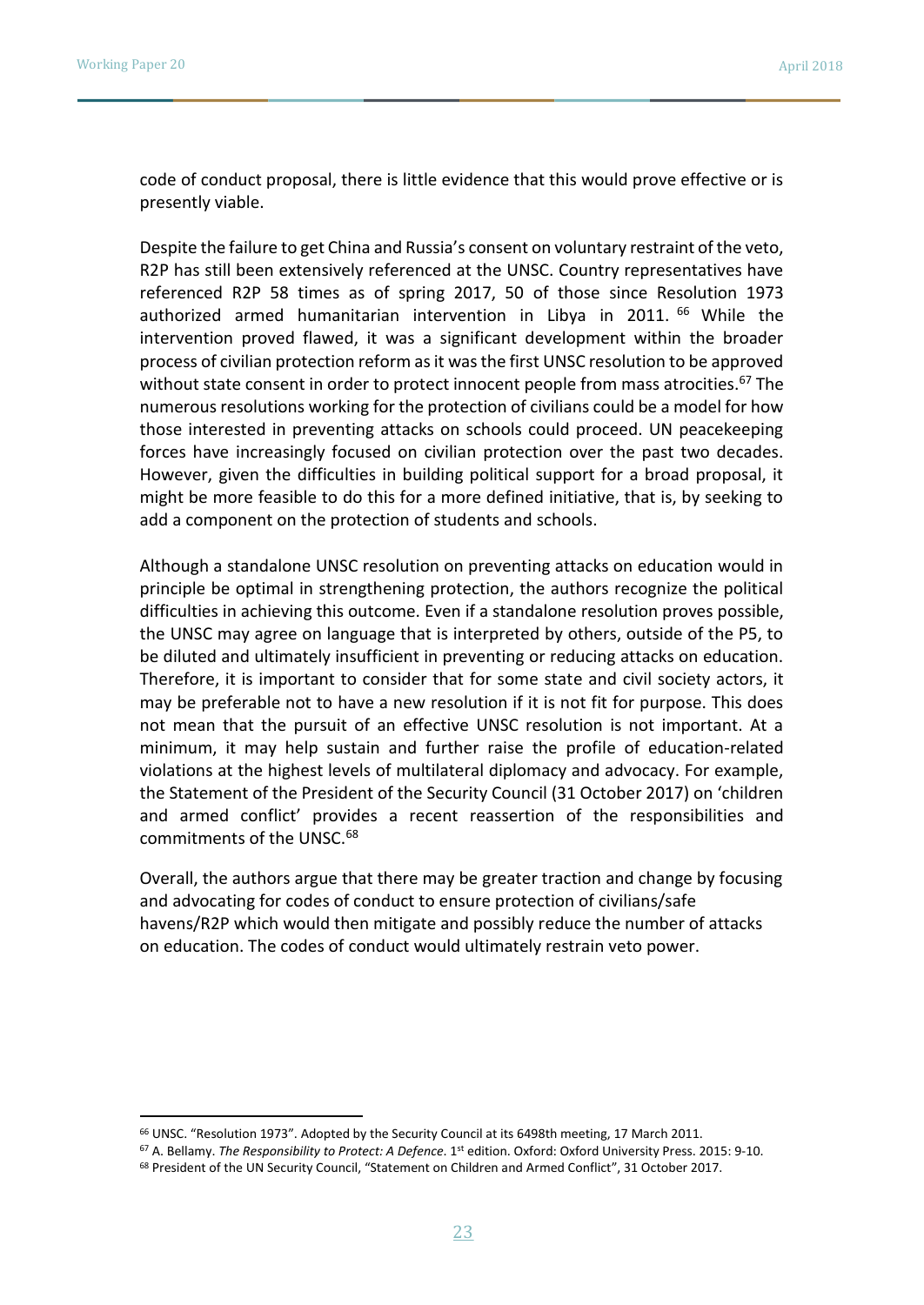# Conclusions

The goal of this joint project, *Law, Education and the Sustainable Development Goals*, is to contribute through evidence-based advocacy to decreasing the incidence of attacks on students, teachers and schools and to protect the right to education and education in times of insecurity and armed conflict. In this paper, the authors have critically assessed the gaps and challenges in relation to accountability for educationrelated violations. Despite the international community's efforts, it is recognized that prevention is often impossible. We therefore considered other mechanisms to address attacks on education, focusing on legal accountability while also considering non-legal forms of accountability, the feasibility of UNSC reforms to decrease the incidence of education-related violations and the current and long-term strategic opportunities to strengthen accountability through the SDGs. The authors have employed and tested the application of their 5Ps framework (**P**revention, **P**rotection, **P**rosecution, **P**ost-conflict recovery, and **P**artnerships) as an integrated cross-sectoral framework and approach for understanding and responding to attacks on education and education-related violations during insecurity and armed conflict.

Under legal accountability, we argued that accountability can be strengthened through improved procedures that seek to establish individual criminal accountability but also through enhanced measures aimed at holding states and non-state actors to account, as well as on providing aid and reparations to victims. In this context, there ought to be innovative means to achieve these goals given the far from perfect existing institutions. Post-conflict recovery is important in itself to help rebuild human and physical capital and ensure traumatized students are given the resources they need to recover and flourish. Considering the complexities of education-related violations and the multitude of actors involved, partnerships among numerous individuals and institutions are essential to realize our goals. In the paper, we consider policy and institutional reforms consistent with these aims and ground our recommendations in research.

To build on the central focus of this paper, the authors propose that the protective power of ICL for education-related violations can be promoted and further developed. Under the first related proposal, it was argued that an international criminal tribunal's selection and prioritization of a case would help set a global norm regarding attacks on education that amount to an international crime. This would facilitate courts at the national and regional levels to follow this precedent – above and beyond the standing law of "only" the war crime of targeting and/or destruction of 'educational property', preferably.

Under the second proposal in this area, it was asserted that an unprecedented mechanism such as the IIIM may contribute to holding individual perpetrators of education-related violations to account, specifically in the context of Syria, and in addition to the work of the Independent International Commission of Inquiry on Syria.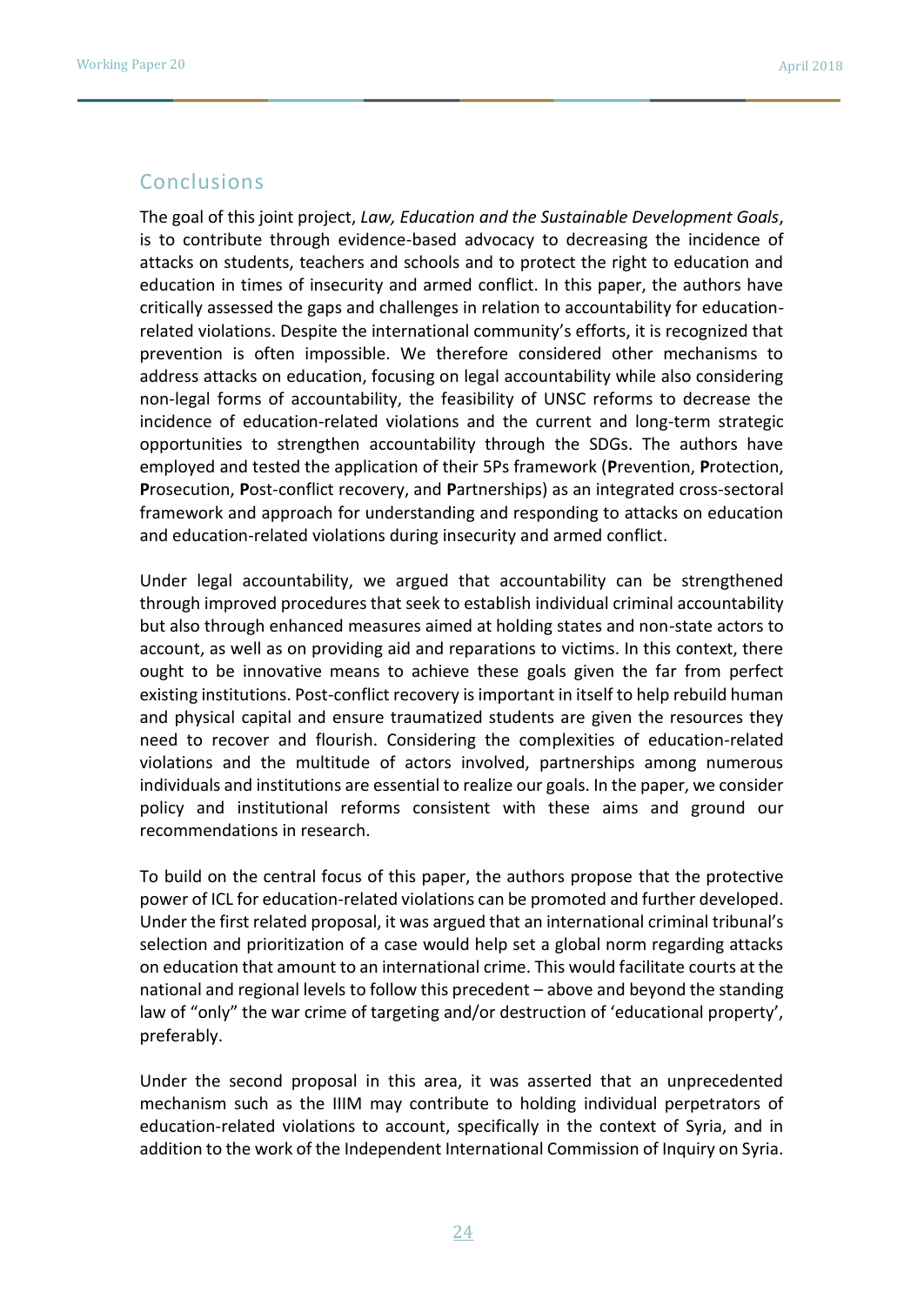This would be relevant *per se* but especially if empirical evidence can sustain a claim of "weaponization" of education as a public good other than health care.<sup>69</sup>

Under the third related proposal, on the issue of attacks on education, but also the interlinked yet different applicable legal regimes of IHRL, IHL and ICL, it is proposed that human rights investigators would have to be informed as to how they can contribute to, or at least not hinder, criminal investigation, thereby bridging what can be called 'the Geneva-The Hague divide on fact-finding and accountability'.<sup>70</sup> This suggestion applies not only to professional human rights investigators such as Commissions of Inquiry but also to lay persons such as individuals or investigative groups, $71$  private fact-finding initiatives, $72$  NGOs and businesses. $73$ 

As a final proposal for accountability in the form of prosecution, the authors emphasized the importance in standing law that targeting and/or destruction of 'educational property' is a war crime under the Rome Statute that established the  $ICC<sup>74</sup>$  However, some examples have shown how the full protective power of ICL has not yet been realized in relation to attacks on education. As a first example, the widespread and systemic, discriminatory denial of education to a group of people, with a particular political, racial, national, ethnic, cultural, religious or gender identity, may amount to the crime against humanity of persecution. As a second example, the application of the crime of incitement of genocide to educational content needs to be considered.

There is scope, therefore, under current ICL to incorporate the protection of education within current crimes through either persecution or incitement to genocide. This would also help close gaps in legal regimes with respect to the issue of a specific lack of protection for education under ICL. ICL is, in this sense, different from IHRL and IHL since ICL provisions on the crime of persecution and the crime of incitement to genocide have the potential to be used to protect education. Further, the reparations mechanism of the ICC can attempt to provide redress for education-related violations of ICL (protection). Despite the lack of specific provisions, ICL can be an important mechanism to hold individuals accountable for many of the IHRL and IHL provisions that protect against education-related violations, including the protection of the lives of students and educational personnel and the protection of educational facilities. It is also relevant that the interaction between IHRL, IHL and ICL in relation to the

 $\overline{a}$ 

<sup>&</sup>lt;sup>69</sup> See F. M. Fouad et al. "Health Workers and the Weaponisation of Health Care in Syria", 2017. Preliminary research findings indicate that the Assad government and allied forces are involved in a war-crime strategy to "weaponize" health care on an unprecedented scale.

<sup>70</sup> Short for Geneva's commissions of inquiry and The Hague as a host to many international criminal courts and tribunals.

<sup>71</sup> Such as Bellingcat or Forensic Architecture

<sup>72</sup> Such as SJAC and CIJA

<sup>73</sup> Under the UN Guiding Principles for Human Rights and Business, businesses have to conduct due diligence and thus can also engage in collecting information on education-related violations.

<sup>&</sup>lt;sup>74</sup> There is no international criminal law treaty that deals with the protection of education itself.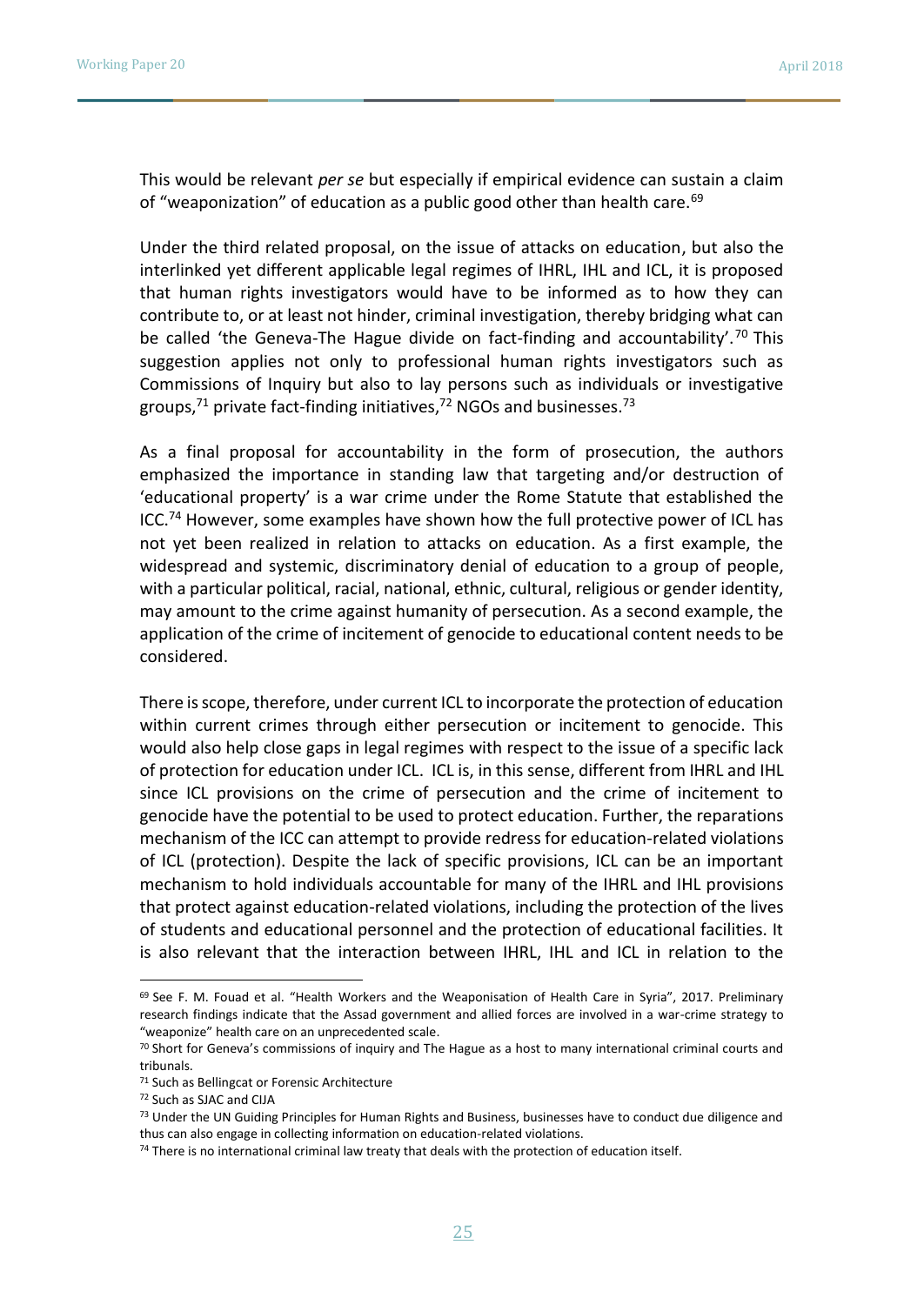protection of educational facilities and therefore on holding those who failed to offer such protection individually accountable, is unclear.

For the deliberate and direct destruction of private (and to some extent) communal property, including, therefore, some educational facilities, in situations of armed conflict, there is a strong core of protection under each regime of IHRL, IHL and ICL. However, outside of this core position, few IHRL cases exist and it is not possible to say to what extent the provisions of IHRL, IHL and ICL might diverge in relation to, for example, incidental damage to a public educational facility for primary age students during an armed conflict.

In Section 1.3, we addressed three types of penalties, which are, legal, economic/diplomatic sanctions and naming and shaming. It was concluded, despite some emerging evidence for a possible modest deterrent effect of criminal prosecutionsthat attributing the impact of an international criminal court and tribunal in preventing atrocities is challenging. It was found that economic sanctions entail many risks and that their usage, as at a minimum, should be targeted and outcome focused. Actors should be aware of likely outcomes both in terms of the dependent variable of interest and for other important areas such as the protection of human rights.

"Naming and shaming" or publicly excoriating those who likely have committed wrongs can ameliorate atrocities and decrease the severity as measured by the number of deaths perpetrated by governments. Other studies, however, suggest caution because while some types of human rights abuses on which a spotlight is shown may decrease, others can increase. There is no evidence that publicizing education-related violations can decrease the severity of such attacks although more research is needed.

In Section 2, we addressed strengthening accountability opportunities through linkages to the SDGs. While this project will return to this topic in more detail through subsequent outputs, this paper introduced some of the main interlinkages, noting SDG 4, 5, 16 and 17. Two main weaknesses were noted in relation to accountability, however, the lack of assigned responsibility or in-built accountability mechanisms and a set of challenges to data collection and monitoring. Given the former, the proposals for strengthening accountability for education-related violations should add value to the broader discourse on the SDGs. To address the weaknesses in monitoring, the authors call on states and multilateral agencies to:

- employ further both a composition of data sources and a participatory approach at the national and local levels to verify and contextualize data;
- strengthen the capacities of NSOs and encourage the prioritization of indicators, especially in conflict-affected and fragile states, where such needs tend to be greater; and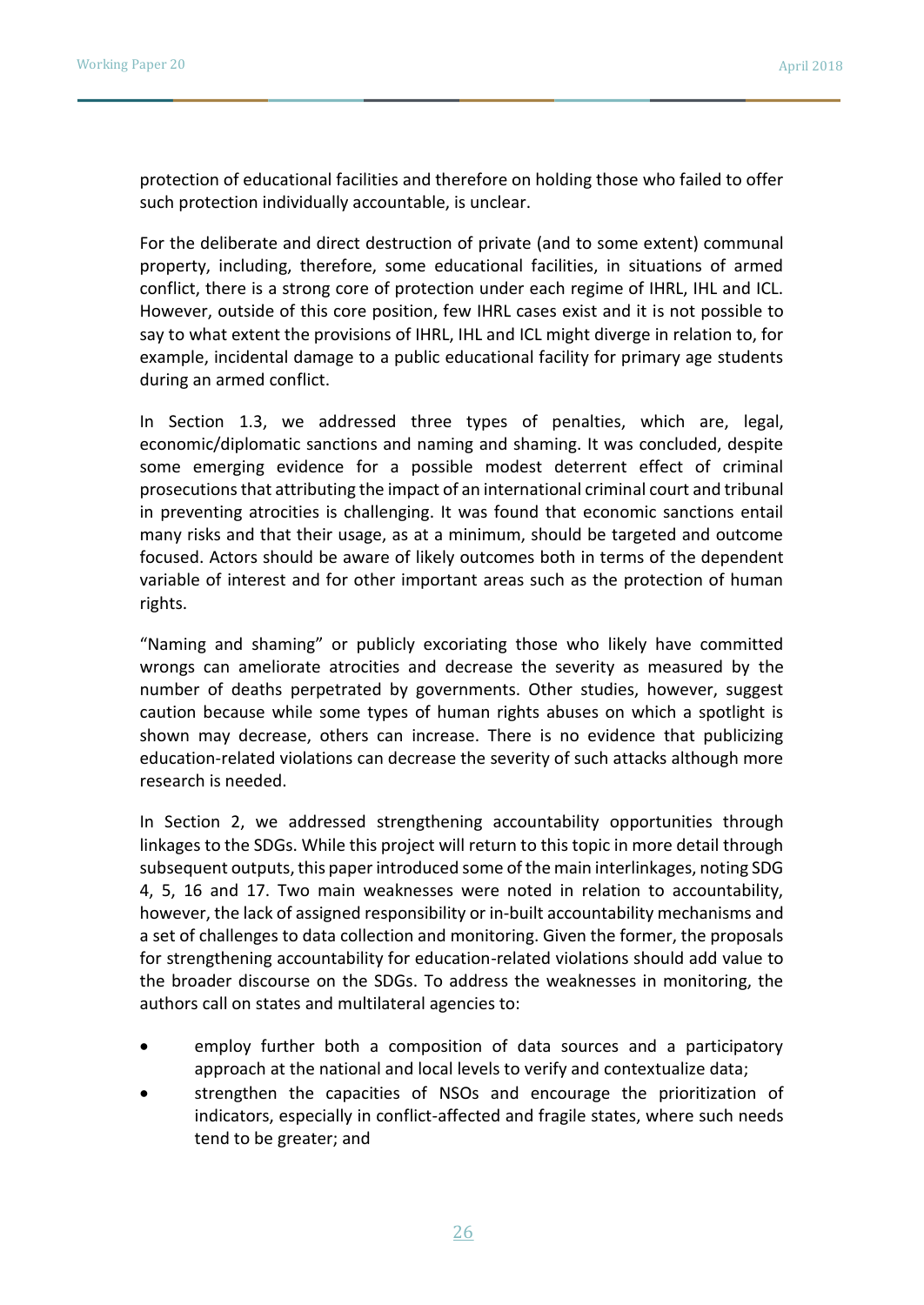support the role of the HLPF on Sustainable Development and the SDG4– Education 2030 Steering Committee.

Section 3 linked the recent and ongoing efforts for procedural reform within the UNSC to future advocacy to protect both education from attack and the right to education. In identifying feasible proposals, the authors concluded that there may be greater traction and change by focusing and advocating for codes of conduct, which would ultimately restrain veto power and ensure the protection of civilians/safe havens/R2P. This would in turn mitigate and possibly reduce the number of attacks on education.

Overall, this paper has argued that accountability can and should be improved for attacks on students, educational facilities and education more broadly. Based on evidence from closely related fields, this should contribute to decreasing the incidence of such education-related violations. In other words, actors should take concrete steps in order to decrease the incidence of attacks on students and schools and this can be achieved by increasing accountability for education-related violations.

To advance this argument, and as a concrete next step, the authors propose a process to gather original data on situations where education might be used as a 'weapon of war' with specific reference to Syria, and to use these data to call for enhanced accountability for education-related violations also in new accountability mechanisms. To adopt a similar method of triangulation, as for health care, the authors have emphasized the importance of supporting existing and new fora, namely, the CoI and the IIIM.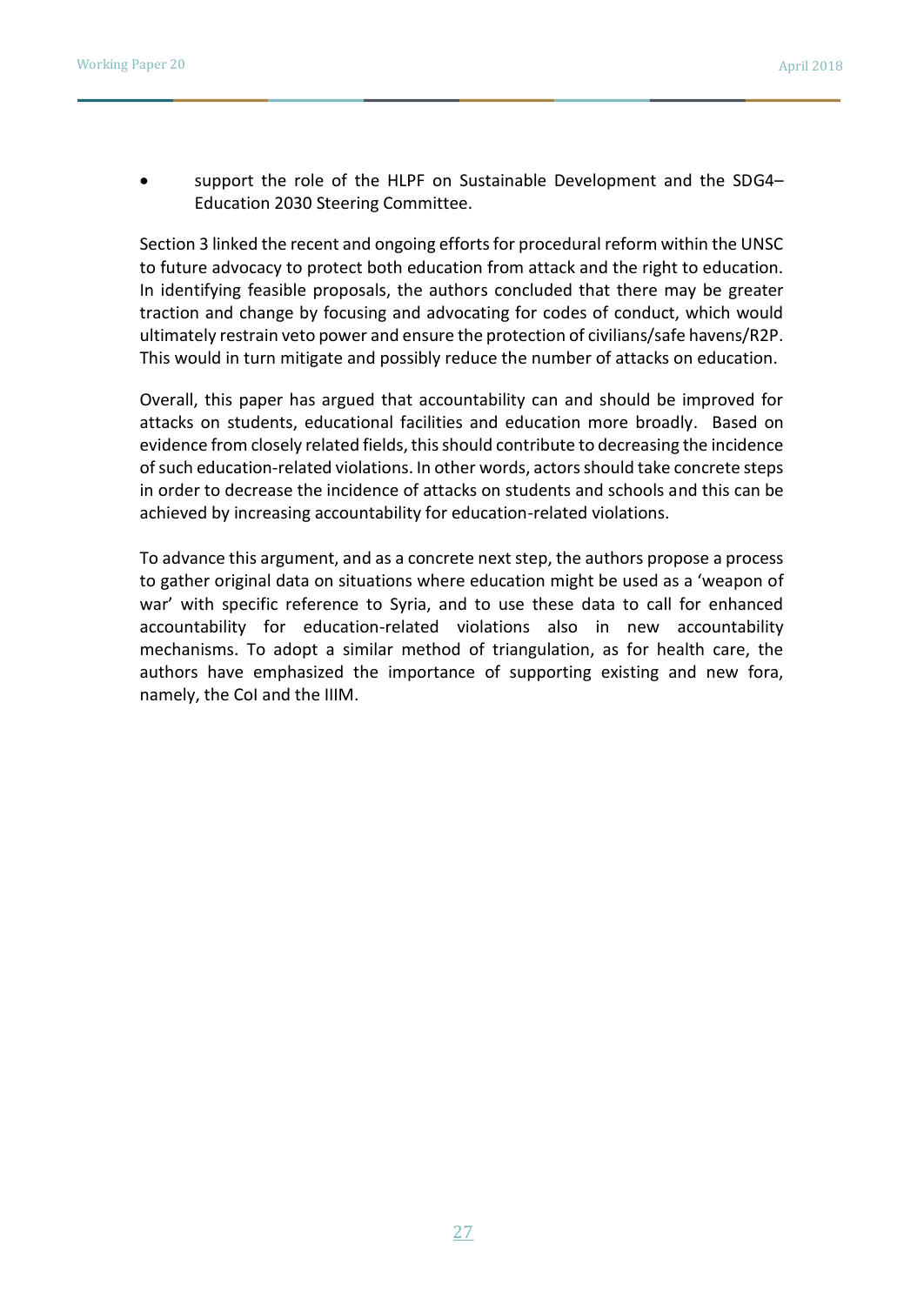#### Works Cited

- Akhavan. P. "Justice in the Hague, Peace in the Former Yugoslavia? A Commentary on the United Nations War Crimes Tribunal." *Human Rights Quarterly* 20, no. 4 (1998): 737-816.
- Akhavan, P. "Beyond Impunity: Can International Criminal Justice Prevent Future Atrocities?" *American Journal of International Law* 95, no. 1 (2001): 7-31.
- Akhavan, P. "Are International Criminal Tribunals a Disincentive to Peace?: Reconciling Judicial Romanticism with Political Realism." *Human Rights Quarterly* 31, no. 3 (2009): 624-654.
- Albright, M. and I. Gambari. *Confronting the Crisis of Global Governance: Report of the Commission on Global Security, Justice, and Governance*, The Hague: The Hague Institute for Global Justice (2015) [http://www.thehagueinstituteforglobaljustice.org/wp](http://www.thehagueinstituteforglobaljustice.org/wp-content/uploads/2015/11/Commission-Report.pdf)[content/uploads/2015/11/Commission-Report.pdf.](http://www.thehagueinstituteforglobaljustice.org/wp-content/uploads/2015/11/Commission-Report.pdf)
- Allen, S. and D. Lektzian. "Economic Sanctions: A Blunt Instrument?", *Journal of Peace Research*, 50. no 1 (2013): 121–135. doi: 10.1177/0022343312456224
- Appel. B.J. 2016. "In the Shadow of the International Criminal Court *Does the ICC Deter Human Rights Violations?*" *Journal of Conflict Resolution* 62. issue 1 (2016): 3-28.
- Barakat, S., D. Connolly, F. Hardman & V. Sundaram. "The role of basic education in postconflict recovery", *Comparative Education* (2012): pp. 1-19. DOI:10.1080/03050068.2012.686259.
- Barat, C. R. and R. Duthie, eds. *Transitional Justice and Education: Learning Peace*. New York: Social Science Research Council, 2017.
- Barnett, K. and A. Jefferys. "Full of Promise: How the UN's Monitoring and Reporting Mechanism Can Better Protect Children", HPN Paper no. 62, (2008) London: Overseas Development Institute.
- Bassiouni. M. Cherif. "International Crimes: Jus Cogens and Obligatio Erga Omnes", 59 *Law and Contemporary Problems* (Fall, 1996): 63-74.
- Bellamy, A. *The Responsibility to Protect: A Defence*. 1 edition. Oxford: Oxford University Press. 2015.

Brown, G. and S. Fatima. "Fighting to Protect Children in Conflict." *Just Security*. 3 May. 2017. [https://www.justsecurity.org/40489/fighting-protect-children-conflict/.](https://www.justsecurity.org/40489/fighting-protect-children-conflict/)

- Capone, F., K. Hausler, D. Fairgrieve and C. McCarthy, *Education and the Law of Reparations in Insecurity and Armed Conflict*, London and Doha: British Institute of International and Comparative Law and Protecting Education in Insecurity and Conflict, 2012. pp.171 [http://educationandconflict.org/publications/publications/3/Education%20and%20the%20](http://educationandconflict.org/publications/publications/3/Education%20and%20the%20Law%20of%20Reparations.pdf) [Law%20of%20Reparations.pdf](http://educationandconflict.org/publications/publications/3/Education%20and%20the%20Law%20of%20Reparations.pdf)
- Carneiro, C. L. and L. Apolinário. "Targeted Versus Conventional Economic Sanctions: What Is at Stake for Human Rights?", *International Interactions* 42. no. 4 (2015) doi: 10.1080/03050629.2015.1036989.
- Cryer, R. [H. Friman,](https://www.amazon.com/s/ref=dp_byline_sr_book_2?ie=UTF8&text=H%C3%A5kan+Friman&search-alias=books&field-author=H%C3%A5kan+Friman&sort=relevancerank) D. Robinson, and E. Wilmshurst. *An Introduction to International Criminal Law and Procedure*, Cambridge: Cambridge University Press. 2016.
- DeMeritt, J. H. R. "International Organizations and Government Killing: Does Naming and Shaming Save Lives?" *International Interactions* 38. no 5 (2012): 597–621.
- Drury, A. C. and D. Peksen. "Women and Economic Statecraft: The Negative Impact International Economic Sanctions Visit on Women", *European Journal of International Relations* 20. no. 2 (2014): 463–490. doi: 10.1177/1354066112448200.
- European Court of Human Rights. "The Case of *Tagayeva and others v. Russia*, Appl. no. 26562/07 and 6 other applications", 2017 [https://hudoc.echr.coe.int/eng#{%22itemid%22:\[%22001-172660%22\]}](https://hudoc.echr.coe.int/eng#{%22itemid%22:[%22001-172660%22]})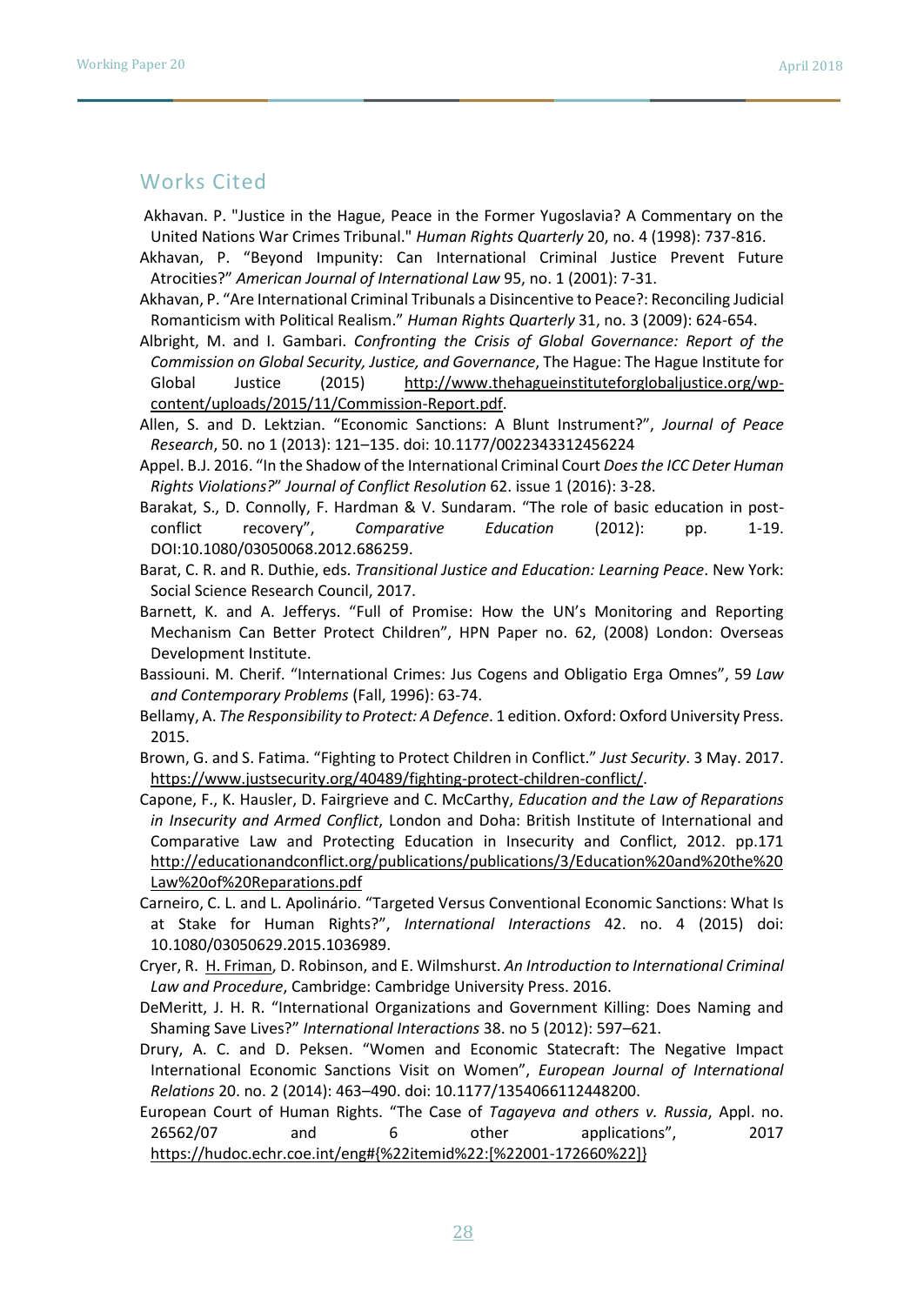Extraordinary Chambers in the Courts of Cambodia. *Closing Order, Case 002, 002/19-09-2007- ECCC-OCIJ*.

- Fouad, Fouad M. et al. "Health Workers and the Weaponisation of Health Care in Syria: A Preliminary Inquiry for *The Lancet*–American University of Beirut Commission on Syria", *The Lancet* 390. issue 10111 (March 2017): 2516 – 2526. [https://doi.org/10.1016/S0140-](https://doi.org/10.1016/S0140-6736(17)30741-9) [6736\(17\)30741-9](https://doi.org/10.1016/S0140-6736(17)30741-9)
- Geneva Call. "Armed non-State Actors speak about Child Protection in Armed Conflict", 13 October 2017 [https://genevacall.org/armed-non-state-actors-speak-child-protection](https://genevacall.org/armed-non-state-actors-speak-child-protection-armed-conflict/)[armed-conflict/](https://genevacall.org/armed-non-state-actors-speak-child-protection-armed-conflict/)

Global Coalition to Protect Education from Attack. *Education under Attack*, New York. 2014 <http://www.protectingeducation.org/education-under-attack-2014>

- Gordon, J. "Accountability and Global Governance: The Case of Iraq." *Ethics & International Affairs* 20. no. 1 (2006): 79–98.
- Grace, R. and J. Coster Van Voorhout. "From Isolation to Interoperability: The Interaction of Monitoring, Reporting, and Fact-finding Missions and International Criminal Courts and Tribunals", The Hague: The Hague Institute for Global Justice, December 2014.
- Grant, R. and R. O. Keohane. "Accountability and Abuses of Power in World Politics." *American Political Science Review* 99 (2005): 29–43.
- The Guardian. "Boko Haram Teleases Dozens of Chibok schoolgirls, say Nigerian Officials", 6 May 2017 [https://www.theguardian.com/world/2017/may/06/boko-haram-releases](https://www.theguardian.com/world/2017/may/06/boko-haram-releases-dozens-of-kidnapped-chibok-schoolgirls)[dozens-of-kidnapped-chibok-schoolgirls](https://www.theguardian.com/world/2017/may/06/boko-haram-releases-dozens-of-kidnapped-chibok-schoolgirls)
- Hafner-Burton, E. M. "Sticks and Stones: Naming and Shaming the Human Rights Enforcement Problem." *International Organization* 62. no. 4 (2008) 689–716. doi:10.1017/S0020818308080247.
- Hausler, K., N. Urban and R. McCorquodale. *Protecting Education in Insecurity and Armed Conflict: An International Law Handbook*, London and Doha: British Institute of International and Comparative Law and Protecting Education in Insecurity and Conflict. 2012. pp.323.
- Hultman, L. and D. Peksen. "Successful or Counterproductive Coercion? The Effect of International Sanctions on Conflict Intensity", *Journal of Conflict Resolution* 61. no. 6 (2015): 1315-1339. doi: 10.1177/0022002715603453.
- Human Rights Watch. "The International Criminal Court Trial of Thomas Lubanga", 23 January 2009 [https://www.hrw.org/news/2009/01/23/international-criminal-court-trial-thomas](https://www.hrw.org/news/2009/01/23/international-criminal-court-trial-thomas-lubanga)[lubanga](https://www.hrw.org/news/2009/01/23/international-criminal-court-trial-thomas-lubanga)

Human Rights Watch. "Growing Up Without an Education Barriers to Education for Syrian Refugee Children in Lebanon", 19 July 2016 [https://www.hrw.org/report/2016/07/19/growing-without-education/barriers-education](https://www.hrw.org/report/2016/07/19/growing-without-education/barriers-education-syrian-refugee-children-lebanon)[syrian-refugee-children-lebanon](https://www.hrw.org/report/2016/07/19/growing-without-education/barriers-education-syrian-refugee-children-lebanon)

- International Commission on Intervention and State Sovereignty. *The Responsibility to Protect: Report of the International Commission on Intervention and State Sovereignty*. Ottawa: The International Development Research Centre, 2001 <http://responsibilitytoprotect.org/ICISS%20Report.pdf>
- International Committee of the Red Cross. *Children in War*, July 2004 [https://www.icrc.org/eng/assets/files/other/icrc\\_002\\_0577k\\_children\\_in\\_war\\_kit.pdf](https://www.icrc.org/eng/assets/files/other/icrc_002_0577k_children_in_war_kit.pdf)

International Committee of the Red Cross. *Geneva Convention for the Amelioration of the Condition of the Wounded and Sick in Armed Forces in the Field* (First Geneva Convention), 12 August 1949, 75 UNTS 31<https://ihl-databases.icrc.org/ihl/full/GCi-commentary>

International Committee of the Red Cross. *Geneva Convention for the Amelioration of the Condition of Wounded, Sick and Shipwrecked Members of Armed Forces at Sea* (Second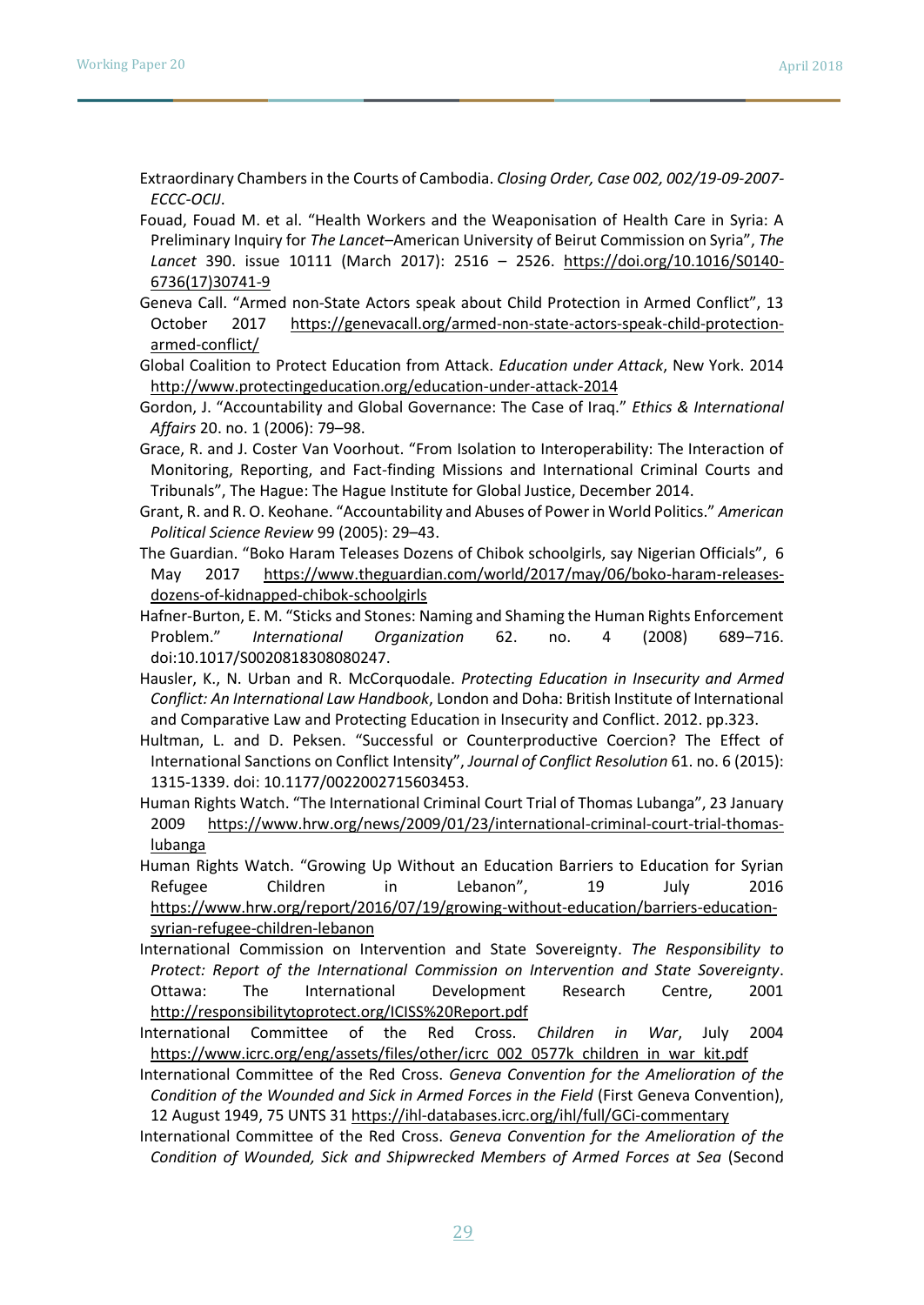Geneva Convention) 12 August 1949, 75 UNTS 8[5 https://ihl-databases.icrc.org/ihl/full/GCII](https://ihl-databases.icrc.org/ihl/full/GCII-commentary)[commentary](https://ihl-databases.icrc.org/ihl/full/GCII-commentary)

- International Committee of the Red Cross. *Geneva Convention Relative to the Treatment of Prisoners of War* (Third Geneva Convention), 12 August 1949, 75 UNTS 135 [http://www.un.org/en/genocideprevention/documents/atrocity-crimes/Doc.32\\_GC-III-](http://www.un.org/en/genocideprevention/documents/atrocity-crimes/Doc.32_GC-III-EN.pdf)[EN.pdf](http://www.un.org/en/genocideprevention/documents/atrocity-crimes/Doc.32_GC-III-EN.pdf)
- International Committee of the Red Cross. *Geneva Convention Relative to the Protection of Civilian Persons in Time of War* (Fourth Geneva Convention), 12 August 1949, 75 UNTS 287. [https://ihl-](https://ihl-databases.icrc.org/ihl/385ec082b509e76c41256739003e636d/6756482d86146898c125641e004aa3c5)

[databases.icrc.org/ihl/385ec082b509e76c41256739003e636d/6756482d86146898c12564](https://ihl-databases.icrc.org/ihl/385ec082b509e76c41256739003e636d/6756482d86146898c125641e004aa3c5) [1e004aa3c5](https://ihl-databases.icrc.org/ihl/385ec082b509e76c41256739003e636d/6756482d86146898c125641e004aa3c5)

- International Criminal Court. *Situation in the Democratic Republic of the Congo, in the Case of the Prosecutor v. Thomas Lubanga Dyilo* , ICC-01/04-01/06, 14 March 2012 <http://www.refworld.org/cases,ICC,4f69a2db2.html>
- International Criminal Court (Office of the Prosecutor). *Policy on Children*, 18 November 2016 [https://www.icc-cpi.int/iccdocs/otp/20161115\\_OTP\\_ICC\\_Policy-on-Children\\_Eng.PDF](https://www.icc-cpi.int/iccdocs/otp/20161115_OTP_ICC_Policy-on-Children_Eng.PDF)
- International Criminal Court (Office of the Prosecutor). "Policy Paper on Case Selection and Prioritisation", 15 September 2016 [https://www.icc-cpi.int/Pages/item.aspx?name=policy](https://www.icc-cpi.int/Pages/item.aspx?name=policy-paper-on-case-selection-and-prioritisation)[paper-on-case-selection-and-prioritisation](https://www.icc-cpi.int/Pages/item.aspx?name=policy-paper-on-case-selection-and-prioritisation)
- Independent International Commission of Inquiry on the Syrian Arab Republic. *Report of the Independent International Commission of Inquiry on the Syrian Arab Republic "Special inquiry into the events in Aleppo"*, A/HRC/34/CRP. 2 February 2017

[https://documents-dds-](https://documents-dds-ny.un.org/doc/UNDOC/GEN/G17/026/68/PDF/G1702668.pdf?OpenElement)

[ny.un.org/doc/UNDOC/GEN/G17/026/68/PDF/G1702668.pdf?OpenElement.](https://documents-dds-ny.un.org/doc/UNDOC/GEN/G17/026/68/PDF/G1702668.pdf?OpenElement) Accessed 21 April 2017.

- International Rescue Committee, "Impact of War on Syrian Children's Learning", March 2017[,](https://www.rescue.org/sites/default/files/document/1434/educationreportlearninglevelssyrianchildrenfinal.pdf) [https://www.rescue.org/sites/default/files/document/1434/educationreportlearninglevels](https://www.rescue.org/sites/default/files/document/1434/educationreportlearninglevelssyrianchildrenfinal.pdf) [syrianchildrenfinal.pdf](https://www.rescue.org/sites/default/files/document/1434/educationreportlearninglevelssyrianchildrenfinal.pdf)
- Jo, H. & B. Simmons. "Can the International Criminal Court Deter Atrocity?" *International Organization* 70. no. 3 (2016): 443-475.
- Justice of Life Observatory in Deir Ezzor. "How do Civilians Teach their Children in ISIS-held Deir EzZor? 20 July 2016 [http://www.atlanticcouncil.org/blogs/syriasource/how-do](http://www.atlanticcouncil.org/blogs/syriasource/how-do-civilians-teach-their-children-in-isis-held-deir-ezzor)[civilians-teach-their-children-in-isis-held-deir-ezzor](http://www.atlanticcouncil.org/blogs/syriasource/how-do-civilians-teach-their-children-in-isis-held-deir-ezzor)
- Kim, H. and K. Sikkink. "Explaining the Deterrence Effect of Human Rights Prosecutions for Transitional Countries", *International Studies Quarterly* 54 (2010): 939–963.
- Krain, M. "The Effects of Diplomatic Sanctions and Engagement on the Severity of Ongoing Genocides or Politicides", *Journal of Genocide Research* 16. no. 1 (2014): 25–53. doi: 10.1080/14623528.2014.878112.
- Krain, M. "J'accuse! Does Naming and Shaming Perpetrators Reduce the Severity of Genocides or Politicides?" *International Studies Quarterly* 56. no. 3 (2012): 574–589.
- Krain, M. "The Effect of Economic Sanctions on the Severity of Genocides or Politicides", *Journal of Genocide Research*, 19. no. 1 (2017): 88–111. doi: 10.1080/14623528.2016.1240516.
- *The Lancet*. 'Syria Suffers as the World Watches', Editorial, Vol. 389, no. 10074, 14 March 2017: 1075
- Meernik, J. "The International Criminal Court and the Deterrence of Human Rights Atrocities", *Civil Wars* 17. issue 3 (2015): 318-339.
- Montoya, S. and J. Naidoo. "The Pressure is On! Powering Ahead with the Technical Cooperation Group for SDG 4 – Education 2030 Indicators", 12 June 2017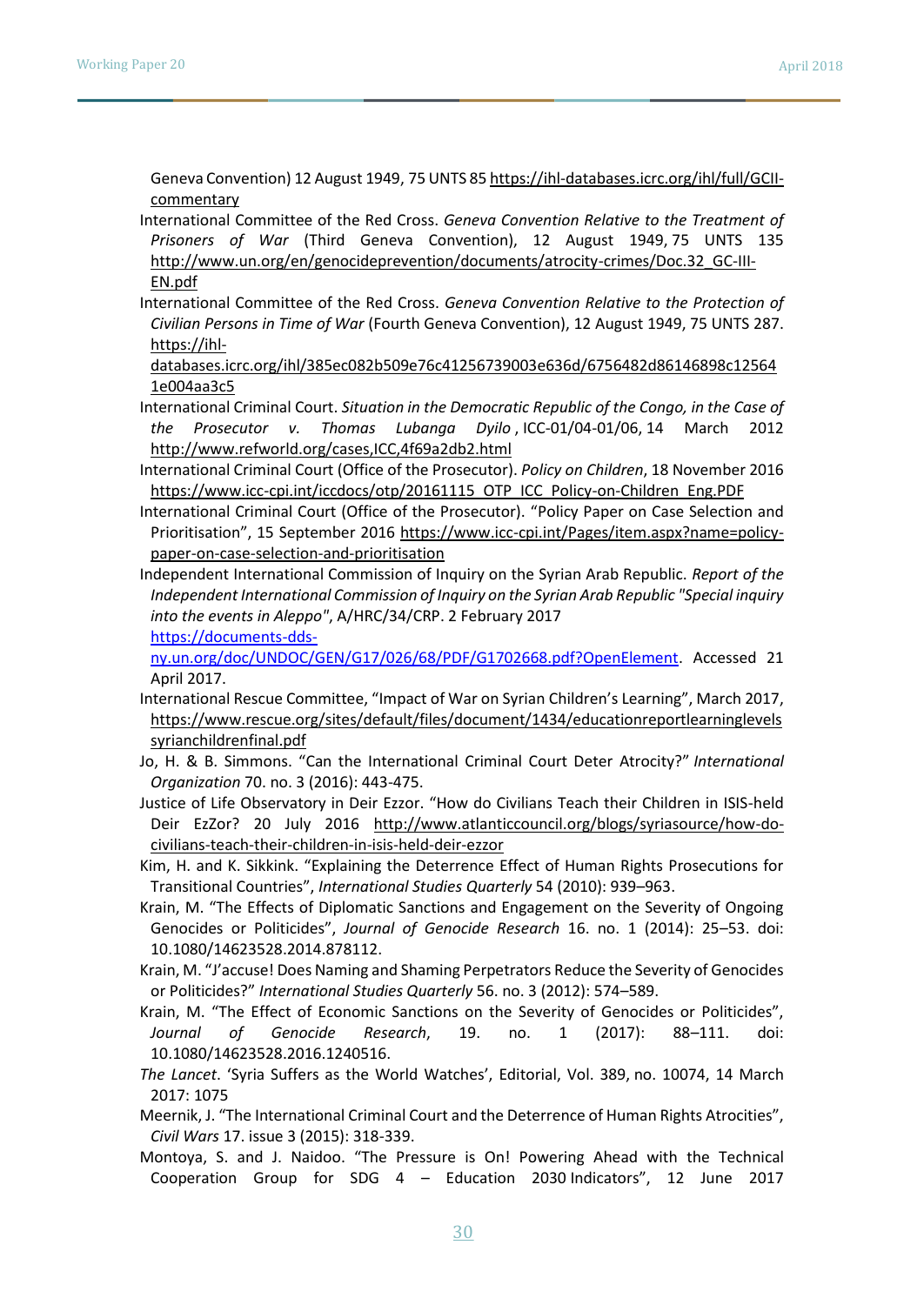[https://sdg.uis.unesco.org/2017/06/12/the-pressure-is-on-powering-ahead-with-the](https://sdg.uis.unesco.org/2017/06/12/the-pressure-is-on-powering-ahead-with-the-technical-cooperation-group-for-sdg-4-education-2030-indicators/)[technical-cooperation-group-for-sdg-4-education-2030-indicators/](https://sdg.uis.unesco.org/2017/06/12/the-pressure-is-on-powering-ahead-with-the-technical-cooperation-group-for-sdg-4-education-2030-indicators/)

Murdie, A. M., and D. R. Davis. "Shaming and Blaming: Using Events Data to Assess the Impact of Human Rights INGOs1." *International Studies Quarterly* 56. no. 1 (2012): 1–16. doi:10.1111/j.1468-2478.2011.00694.x.

New York Times. "America Is Complicit in the Carnage in Yemen." Editorial Board, August 17 2016 [http://www.nytimes.com/2016/08/17/opinion/stop-saudi-arms-sales-until-carnage](http://www.nytimes.com/2016/08/17/opinion/stop-saudi-arms-sales-until-carnage-in-yemen-ends.html)[in-yemen-ends.html.](http://www.nytimes.com/2016/08/17/opinion/stop-saudi-arms-sales-until-carnage-in-yemen-ends.html)

New York Times. "Years After Boko Haram Kidnapping, Dozens of Girls Are Freed, Nigeria", 6 May 2017, [https://www.nytimes.com/2017/05/06/world/africa/nigeria-boko-haram](https://www.nytimes.com/2017/05/06/world/africa/nigeria-boko-haram-chibok-girls.html)[chibok-girls.html](https://www.nytimes.com/2017/05/06/world/africa/nigeria-boko-haram-chibok-girls.html)

Peksen, D. "Better or Worse? The Effect of Economic Sanctions on Human Rights", *Journal of Peace Research* 46. no. 1 (2009): 59–77. doi: 10.1177/0022343308098404.

Peksen, D. "Economic Sanctions and Official Ethnic Discrimination in Target Countries, 1950– 2003", *Defence and Peace Economics*, 27. No. 4 (2016): 480–502. doi: 10.1080/10242694.2014.920219.

Peksen, D. and Drury, A. C. "Coercive or Corrosive: The Negative Impact of Economic Sanctions on Democracy", *International Interactions* 36. no. 3 (2010): 240–264. doi: 10.1080/03050629.2010.502436.

Pogge, T. and M. Sengupta. "Assessing the Sustainable Development Goals from a Human Rights Perspective." *Journal of International and Comparative Social Policy* 32. no. 2 (2016): 83–97. doi:10.1080/21699763.2016.1198268.

President of the Security Council. "Statement on Children and Armed Conflict", 31 October 2017

[http://www.un.org/en/ga/search/view\\_doc.asp?symbol=S/PRST/2017/21](http://www.un.org/en/ga/search/view_doc.asp?symbol=S/PRST/2017/21) 

Prorok, A. K. "The (In)compatibility of Peace and Justice? The International Criminal Court", *International Organization* 71. issue 2 (Spring 2017[\)](https://doi.org/10.1017/S0020818317000078) <https://doi.org/10.1017/S0020818317000078>

Rapp. S. and J. Coster Van Voorhout. "Bridging The Hague – Geneva Divide: Recommendations to Maximize Benefit and Minimize Harm for Human Rights Inquiries and Criminal Investigations at the Same Scenes of Mass Violence", 13 January 2017 [http://www.thehagueinstituteforglobaljustice.org/latest-insights/latest-insights/news](http://www.thehagueinstituteforglobaljustice.org/latest-insights/latest-insights/news-brief/bridging-the-hague-geneva-divide-recommendations-concluded-by-the-group-of-practitioners-in-fact-finding-accountability/)[brief/bridging-the-hague-geneva-divide-recommendations-concluded-by-the-group-of](http://www.thehagueinstituteforglobaljustice.org/latest-insights/latest-insights/news-brief/bridging-the-hague-geneva-divide-recommendations-concluded-by-the-group-of-practitioners-in-fact-finding-accountability/)[practitioners-in-fact-finding-accountability/](http://www.thehagueinstituteforglobaljustice.org/latest-insights/latest-insights/news-brief/bridging-the-hague-geneva-divide-recommendations-concluded-by-the-group-of-practitioners-in-fact-finding-accountability/)

Rubenstein, J. "Accountability in an Unequal World", *The Journal of Politics* 69. no. 3 (2007): 616–32.

Syria Justice and Accountability Center. "ECtHR as an Avenue for Accountability: Possibilities and Constraints", 9 May 2017 [https://syriaaccountability.org/updates/2017/05/09/ecthr](https://syriaaccountability.org/updates/2017/05/09/ecthr-as-an-avenue-for-accountability-possibilities-and-constraints/)[as-an-avenue-for-accountability-possibilities-and-constraints/](https://syriaaccountability.org/updates/2017/05/09/ecthr-as-an-avenue-for-accountability-possibilities-and-constraints/) (accessed 10 May 2017).

United Nations. *Sustainable Development Goals*, New York: United Nations. 1 January 2016.

United Nations Educational, Scientific and Cultural Organisation. *Convention Against Discrimination in Education*. Paris: UN. 14 December 1960 [http://portal.unesco.org/en/ev.php-](http://portal.unesco.org/en/ev.php-URL_ID=12949&URL_DO=DO_TOPIC&URL_SECTION=201.html)

[URL\\_ID=12949&URL\\_DO=DO\\_TOPIC&URL\\_SECTION=201.html](http://portal.unesco.org/en/ev.php-URL_ID=12949&URL_DO=DO_TOPIC&URL_SECTION=201.html)

United Nations Educational, Scientific and Cultural Organisation. *Education under Attack*, Paris: UNESCO. 2010. pp. 242. <http://unesdoc.unesco.org/images/0018/001868/186809e.pdf>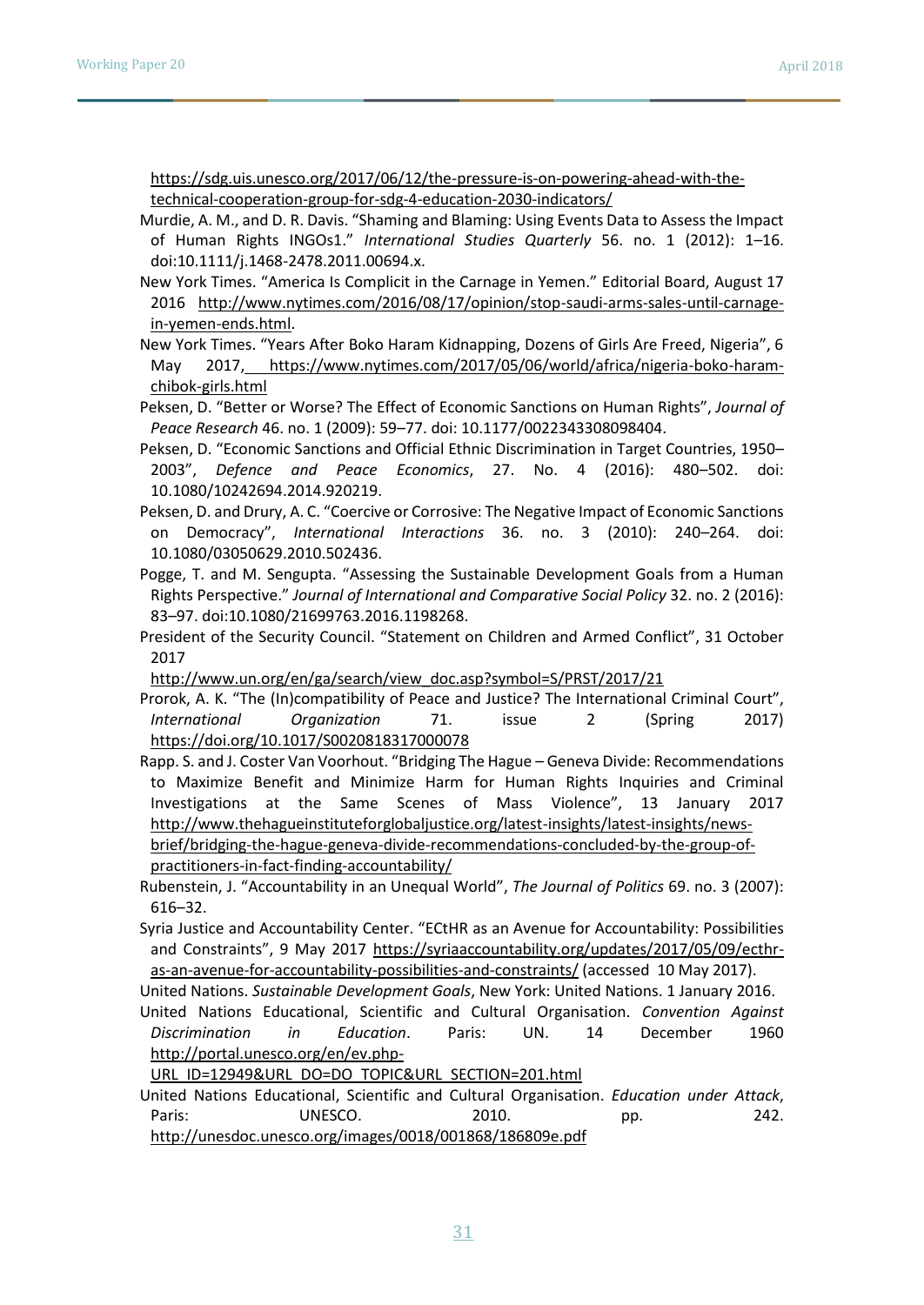- United Nations Educational, Scientific and Cultural Organisation. *Protecting Education from Attack: A State-of-the-Art Review*, Paris: UNESCO. 2010. pp. 309. <http://unesdoc.unesco.org/images/0018/001867/186732e.pdf>
- United Nations Educational, Scientific and Cultural Organisation. *Education for People and Planet; Creating Sustainable Futures for Al*l, The Global Education Monitoring Report, Paris: UNESCO. 2016

<http://unesdoc.unesco.org/images/0024/002457/245752e.pdf>

- United Nations General Assembly. *Convention on the Prevention and Punishment of the Crime of Genocide*, 9 December 1948 <http://www.ohchr.org/EN/ProfessionalInterest/Pages/CrimeOfGenocide.aspx>
- United Nations General Assembly. *Rome Statute of the International Criminal Court (last amended 2010)*, 17 July 1998, ISBN No. 92-9227-227-6 <http://www.refworld.org/docid/3ae6b3a84.html>
- United Nations General Assembly. *Universal Declaration of Human Rights*. Resolution 217A, New York: UN. 10 December 1948. [http://www.un.org/en/universal-declaration-human](http://www.un.org/en/universal-declaration-human-rights/)[rights/](http://www.un.org/en/universal-declaration-human-rights/)
- United Nations General Assembly. *International Covenant on Economic, Social and Cultural Rights*. Resolution 2200A (XXI), New York: UN. 16 December 1966 <http://www.ohchr.org/EN/ProfessionalInterest/Pages/CESCR.aspx>
- United Nations General Assembly. *International Covenant on Civil and Political Rights*. Resolution 2200A (XXI), New York: UN. 16 December 1966. <http://www.ohchr.org/EN/ProfessionalInterest/Pages/CESCR.aspx>
- United Nations General Assembly. *Convention on the Rights of the Child*. Resolution 44/25, New York: UN. 20 November 1989.. <http://www.ohchr.org/EN/ProfessionalInterest/Pages/CRC.aspx>
- United Nations General Assembly. *Convention on Elimination of Discrimination of Women*. New York: UN. 1979[. http://www.un.org/womenwatch/daw/cedaw/text/econvention.htm](http://www.un.org/womenwatch/daw/cedaw/text/econvention.htm)
- United Nations General Assembly. *Convention against Torture and Other Cruel, Inhuman or Degrading Treatment or Punishment.* Resolution 39/46, New York: UN. 10 December 1984. <http://www.ohchr.org/EN/ProfessionalInterest/Pages/CAT.aspx>
- United Nations General Assembly. *International Convention on the Elimination of all forms of Racial Discrimination.* Resolution 2106 (XX), New York: UN. 21 December 1965 <http://www.ohchr.org/EN/ProfessionalInterest/Pages/CERD.aspx>
- United Nations General Assembly. *Convention on the Rights of Persons with Disabilities*, New York: UN. 2006. [https://www.un.org/development/desa/disabilities/convention-on-the](https://www.un.org/development/desa/disabilities/convention-on-the-rights-of-persons-with-disabilities.html)[rights-of-persons-with-disabilities.html](https://www.un.org/development/desa/disabilities/convention-on-the-rights-of-persons-with-disabilities.html)
- United Nations General Assembly. *International Convention on the Protection of the Rights of All Migrant Workers and Members of Their Families*. Resolution 45/158, New York: UN. 18 December 199[0 http://www.ohchr.org/EN/ProfessionalInterest/Pages/CMW.aspx](http://www.ohchr.org/EN/ProfessionalInterest/Pages/CMW.aspx)
- United Nations General Assembly. *International Convention for the Protection of All Persons from Enforced Disappearance*. Resolution 47/133, New York: UN. 18 December 1992 <http://www.ohchr.org/EN/HRBodies/CED/Pages/ConventionCED.aspx>
- United Nations General Assembly, "Resolution 71/248", 19 December 2016. [http://www.securitycouncilreport.org/atf/cf/%7B65BFCF9B-6D27-4E9C-8CD3-](http://www.securitycouncilreport.org/atf/cf/%7B65BFCF9B-6D27-4E9C-8CD3-CF6E4FF96FF9%7D/a_res_71_248.pdf)

[CF6E4FF96FF9%7D/a\\_res\\_71\\_248.pdf](http://www.securitycouncilreport.org/atf/cf/%7B65BFCF9B-6D27-4E9C-8CD3-CF6E4FF96FF9%7D/a_res_71_248.pdf)

United Nations High Commissioner for Refugees. "Missing Out Refugee Education In Crisis", UNHCR Education Report, September 2016

[http://www.unhcr.org/news/press/2016/9/57d7d6f34/unhcr-reports-crisis-refugee](http://www.unhcr.org/news/press/2016/9/57d7d6f34/unhcr-reports-crisis-refugee-education.html)[education.html.](http://www.unhcr.org/news/press/2016/9/57d7d6f34/unhcr-reports-crisis-refugee-education.html)